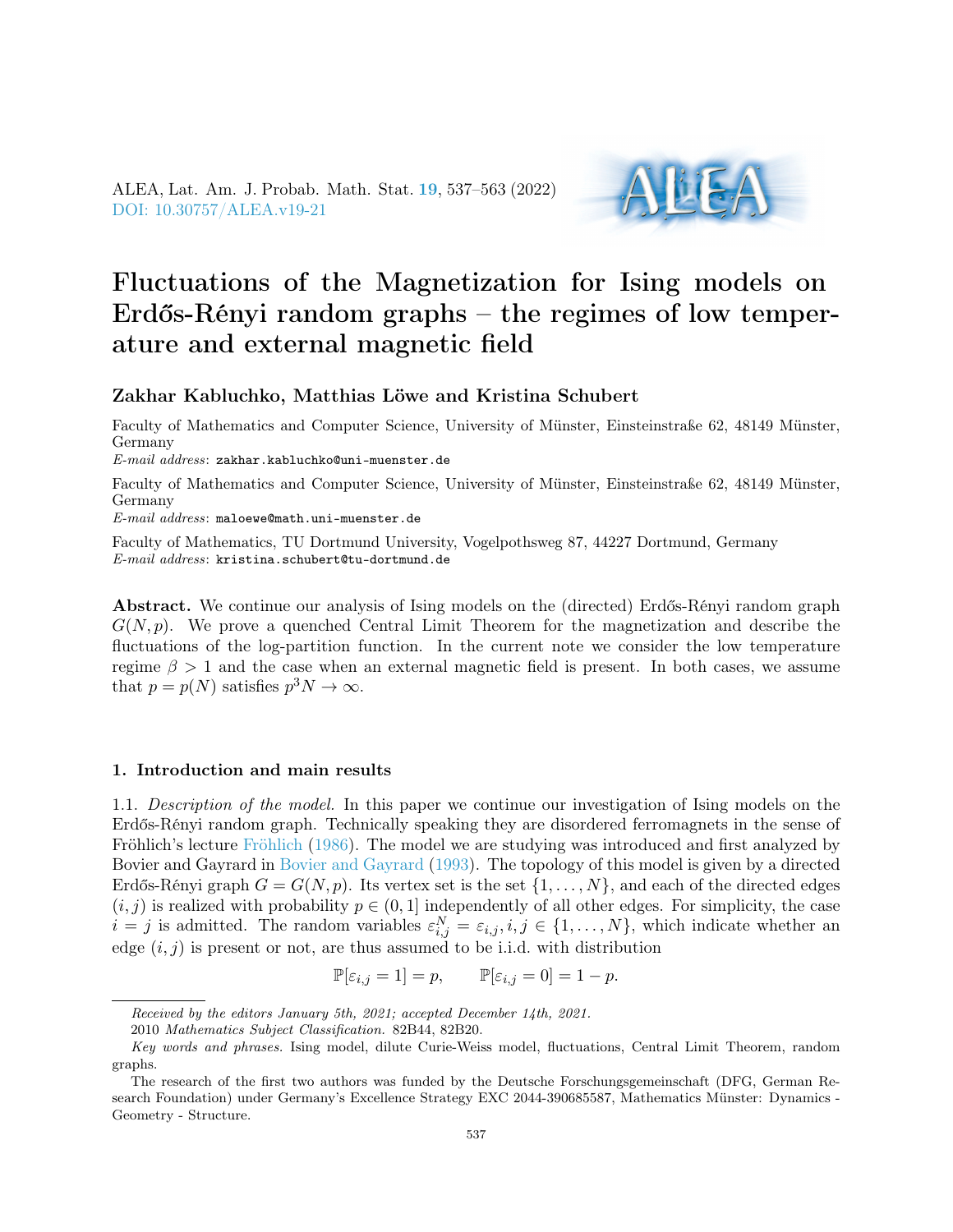Our general assumption is that  $p = p(N)$  satisfies  $p^3 N \to \infty$  as  $N \to \infty$ . This is more than enough to ensure that asymptotically almost surely the graph is connected. It is likely that one could prove variants of our central results also under the weaker assumption  $pN \to \infty$ , but our main technique runs into problems.

On a fixed realization of this Erdős-Rényi random graph  $G$  we define the Hamiltonian or energy function of the Ising model. It is given by the function

$$
H = H_N : \{-1, +1\}^N \to \mathbb{R}
$$

defined as

<span id="page-1-1"></span>
$$
H(\sigma) := -\frac{1}{2Np} \sum_{i,j=1}^{N} \varepsilon_{i,j} \sigma_i \sigma_j - h \sum_{i=1}^{N} \sigma_i
$$
\n(1.1)

for  $\sigma = (\sigma_1, \ldots, \sigma_N) \in \{-1, +1\}^N$ . We note that H also depends on the parameter h, but for the sake of readability we suppress this dependence in the notation. Here  $h > 0$  plays the role of an external magnetic field. With such an energy function  $H$  we associate a Gibbs measure on  $\{-1,+1\}^N$ . This is a random probability measure with respect to the randomness encoded by the  $(\varepsilon_{i,j})_{i,j=1}^N$ . It is given by

<span id="page-1-2"></span>
$$
\mu_{\beta,h,N}(\sigma) := \frac{1}{Z_N(\beta,h)} \exp(-\beta H(\sigma)), \qquad \sigma \in \{-1,+1\}^N, \tag{1.2}
$$

where  $\beta > 0$  is called the inverse temperature. The normalizing constant is the partition function given by

$$
Z_N(\beta,h) := \sum_{\sigma \in \{-1,+1\}^N} \exp(-\beta H(\sigma)).
$$

The well-studied Curie-Weiss model is a special case of this setup, namely the situation where  $p \equiv 1$ . For a survey over many results on this model see [Ellis](#page-25-2) [\(2006\)](#page-25-2). The Curie-Weiss model is an interesting model for ferromagnetism because it exhibits a phase transition at the critical temperature  $\beta_c = 1$ . This phase transition can be seen by analyzing the magnetization per particle

$$
m_N(\sigma) := \frac{\sum_{i=1}^N \sigma_i}{N} = \frac{|\sigma|}{N}.
$$

Here we have introduced the notation

$$
|\sigma| := \sum_{i=1}^{N} \sigma_i = N m_N(\sigma).
$$

To avoid possible confusion, observe that  $|\sigma|$  can be negative. In the Curie-Weiss model with  $h = 0$ the distribution of the magnetization per particle  $m<sub>N</sub>$  under the Gibbs measure converges to

$$
\frac{1}{2}(\delta_{m^+(\beta)} + \delta_{m^-(\beta)}).
$$

Here  $\delta_x$  is the Dirac-measure in a point x, while  $m^+(\beta)$  is the largest solution of

<span id="page-1-0"></span>
$$
z = \tanh(\beta z),\tag{1.3}
$$

and  $m^{-}(\beta) = -m^{+}(\beta)$ . Observe that for  $\beta \leq 1$  the above equation [\(1.3\)](#page-1-0) has only the trivial solution  $m^{+}(\beta) = 0$ . Therefore in the high temperature regime  $\beta \leq 1$  the magnetization per particle  $m_{N}$ converges to 0 in probability. For  $\beta > 1$  the largest solution of [\(1.3\)](#page-1-0) is strictly positive. Hence in the low temperature regime  $\beta > 1$  the magnetization  $m_N$  is asymptotically concentrated in two values, a positive one and a negative one.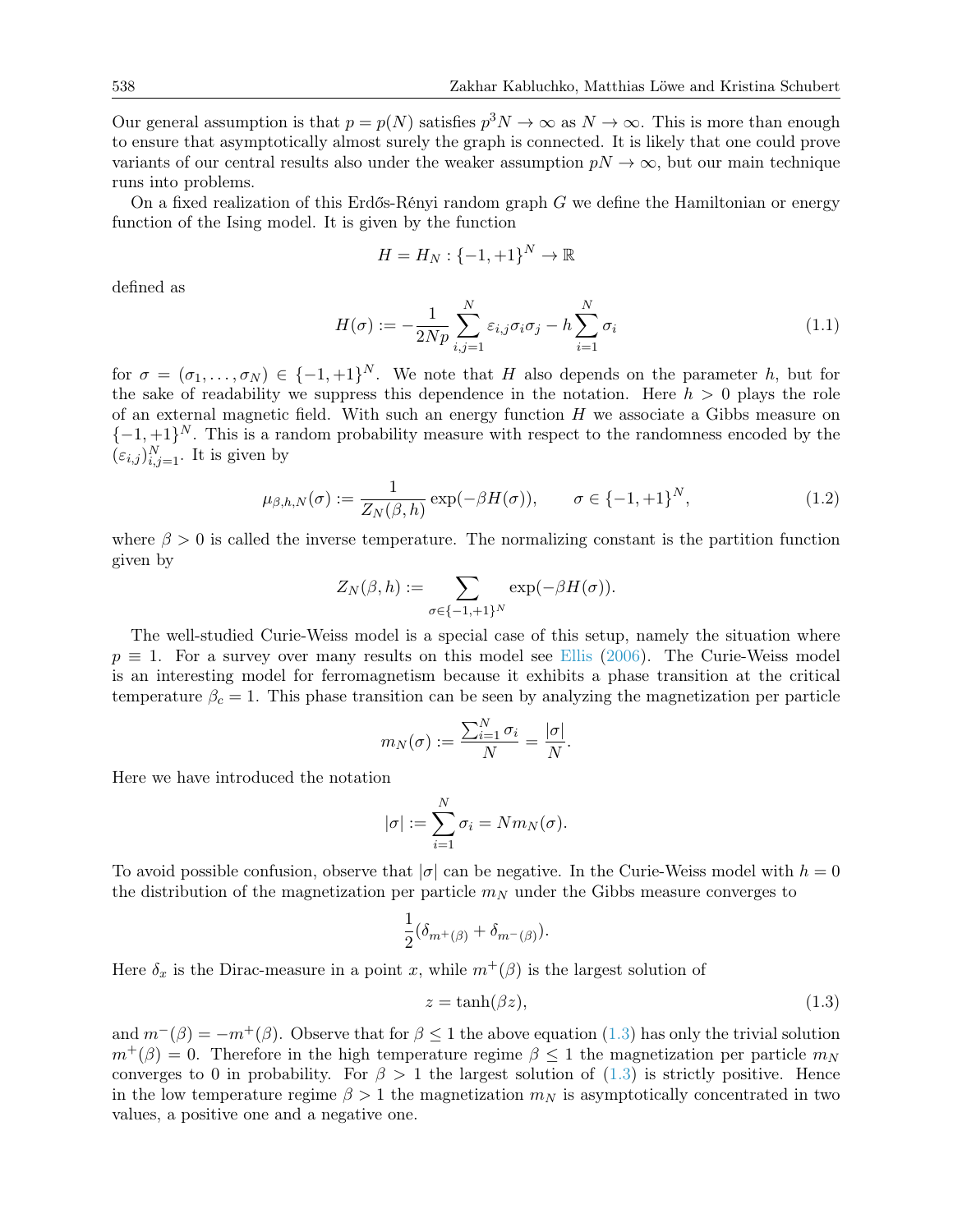Let us now turn to the Curie-Weiss model with  $h > 0$  and  $\beta > 0$ . Then, it is known [Ellis](#page-25-2) [\(2006\)](#page-25-2) that the distribution of the magnetization per particle  $m<sub>N</sub>$  under the Gibbs measure converges to  $\delta_{m^+(\beta,h)}$ . Here  $m^+(\beta,h)$  is the largest solution of

<span id="page-2-2"></span>
$$
z = \tanh(\beta(z+h)).\tag{1.4}
$$

In [Bovier and Gayrard](#page-25-1) [\(1993\)](#page-25-1) the authors show that the same limit theorems for  $m_N$  hold in the dilute Curie-Weiss Ising model, that we defined in [\(1.1\)](#page-1-1) and [\(1.2\)](#page-1-2), as long as  $pN \to \infty$ . More concretely, if  $\beta \leq 1$  and  $h = 0$ , then for almost all realizations of the random graph, the magnetization  $m_N$  converges to 0 in probability under the Gibbs measure, while for  $\beta > 1$  and  $h = 0$  it converges to  $\frac{1}{2}(\delta_{m^+(\beta)} + \delta_{m^-(\beta)})$  in distribution. Moreover, for all  $\beta > 0$  and  $h > 0$ ,  $m_N$ again converges in probability to  $\delta_{m^+(\beta,h)}$ . This latter fact is not explicitly stated in [Bovier and](#page-25-1) [Gayrard](#page-25-1) [\(1993\)](#page-25-1), however, it can be easily derived with the methods introduced there.

The starting point of our investigations in [Kabluchko et al.](#page-26-0) [\(2019\)](#page-26-0), [Kabluchko et al.](#page-26-1) [\(2021\)](#page-26-1), and [Kabluchko et al.](#page-26-2) [\(2020\)](#page-26-2), as well as the current note, is the observation that in the Curie-Weiss model one can also prove a Central Limit Theorem for the magnetization when  $\beta < 1$  and  $h = 0$  (see, e.g. [Chatterjee and Shao](#page-25-3) [\(2011\)](#page-25-3), [Eichelsbacher and Löwe](#page-25-4) [\(2010\)](#page-25-4), [Ellis](#page-25-2) [\(2006\)](#page-25-2), [Ellis and Newman](#page-25-5) e.g. Chatterjee and Shao (2011), Eichelsbacher and Lowe (2010), Ellis (2006), Ellis and Newman [\(1978\)](#page-25-5)). These references show that  $\sqrt{N}m_N$  converges in distribution to a normal random variable with mean 0 and variance  $\frac{1}{1-\beta}$ . Furthermore, as can be expected from this result, at  $\beta = 1$ , there is no such standard Central Limit Theorem and one has to scale in a different way. The result is that  $\sqrt[4]{Nm_N}$  converges in distribution to a non-normal random variable with density proportional to  $\exp(-\frac{1}{12}x^4)$  with respect to the Lebesgue measure. If  $\beta > 1$ , one has to consider the conditional  $\omega$  exp( $-\frac{1}{12}$  ) with respect to the Lebesgue measure. If  $\beta > 1$ , one has to consider the conditional distribution of  $\sqrt{N}(m_N - m^+(\beta))$  conditioned to  $m_N$  being positive. In this case  $\sqrt{N}(m_N - m^+(\beta))$ conditioned on  $m_N > 0$  converges in distribution to a normal distribution with expectation 0 and variance

<span id="page-2-1"></span>
$$
\sigma^{2}(\beta, 0) := \sigma^{2}(\beta) := \frac{1 - m^{+}(\beta)^{2}}{1 - \beta(1 - m^{+}(\beta)^{2})}.
$$
\n(1.5)

Similarly, when  $h > 0$  the random variable  $\sqrt{N}(m_N - m^+(\beta, h))$  converges in distribution to a normal distribution with expectation 0 and variance

<span id="page-2-3"></span>
$$
\sigma^{2}(\beta, h) := \frac{1 - m^{+}(\beta, h)^{2}}{1 - \beta(1 - m^{+}(\beta, h)^{2})}.
$$
\n(1.6)

These results can be found in [Ellis et al.](#page-25-6) [\(1980\)](#page-25-6).

The general question we have been investigating in previous articles was, whether such limit theorems also hold in the dilute setting introduced above. To state our results let us introduce the following *random* element of the space of finite measures on  $\mathbb{R}$ , denoted by  $\mathcal{M}(\mathbb{R})$ :

<span id="page-2-0"></span>
$$
L_N := \frac{1}{Z_N(\beta, h)} \sum_{\sigma \in \{-1, +1\}^N} e^{-\beta H(\sigma)} \delta_{\frac{1}{\sqrt{N}} (\sum_{i=1}^N \sigma_i - Nm)},\tag{1.7}
$$

where m is either  $m^+(\beta)$  (resp.  $m^-(\beta)$ ) or  $m^+(\beta,h)$  depending on the case we consider. In the notation, we suppress the dependence of  $L_N$  on  $\beta$  and h. Then the probability measure  $L_N$  is random, since it depends on the random variables  $\varepsilon_{i,j}, i, j \in \{1, ..., N\}$ . In [Kabluchko et al.](#page-26-0) [\(2019\)](#page-26-0) we showed that, if  $p^3N^2 \to \infty$ ,  $\beta < 1$ , and  $h = 0$  the random element  $L_N$  converges in probability to the normal distribution with mean 0 and variance  $\frac{1}{1-\beta}$ , denoted by  $\mathfrak{N}_{0,1/(1-\beta)}$ , which is an element in  $\mathcal{M}(\mathbb{R})$ . In [Kabluchko et al.](#page-26-2) [\(2020\)](#page-26-2) we extended this result to the situation of  $pN \to \infty$ ,  $\beta < 1$ , and  $h = 0$ . Moreover, for  $p^4N^3 \to \infty$ ,  $\beta = 1$ , and  $h = 0$  we considered

$$
L_N^1 := \frac{1}{Z_N(\beta, h)} \sum_{\sigma \in \{-1, +1\}^N} e^{-\beta H(\sigma)} \delta_{\frac{1}{N^{3/4}} \sum_{i=1}^N \sigma_i}
$$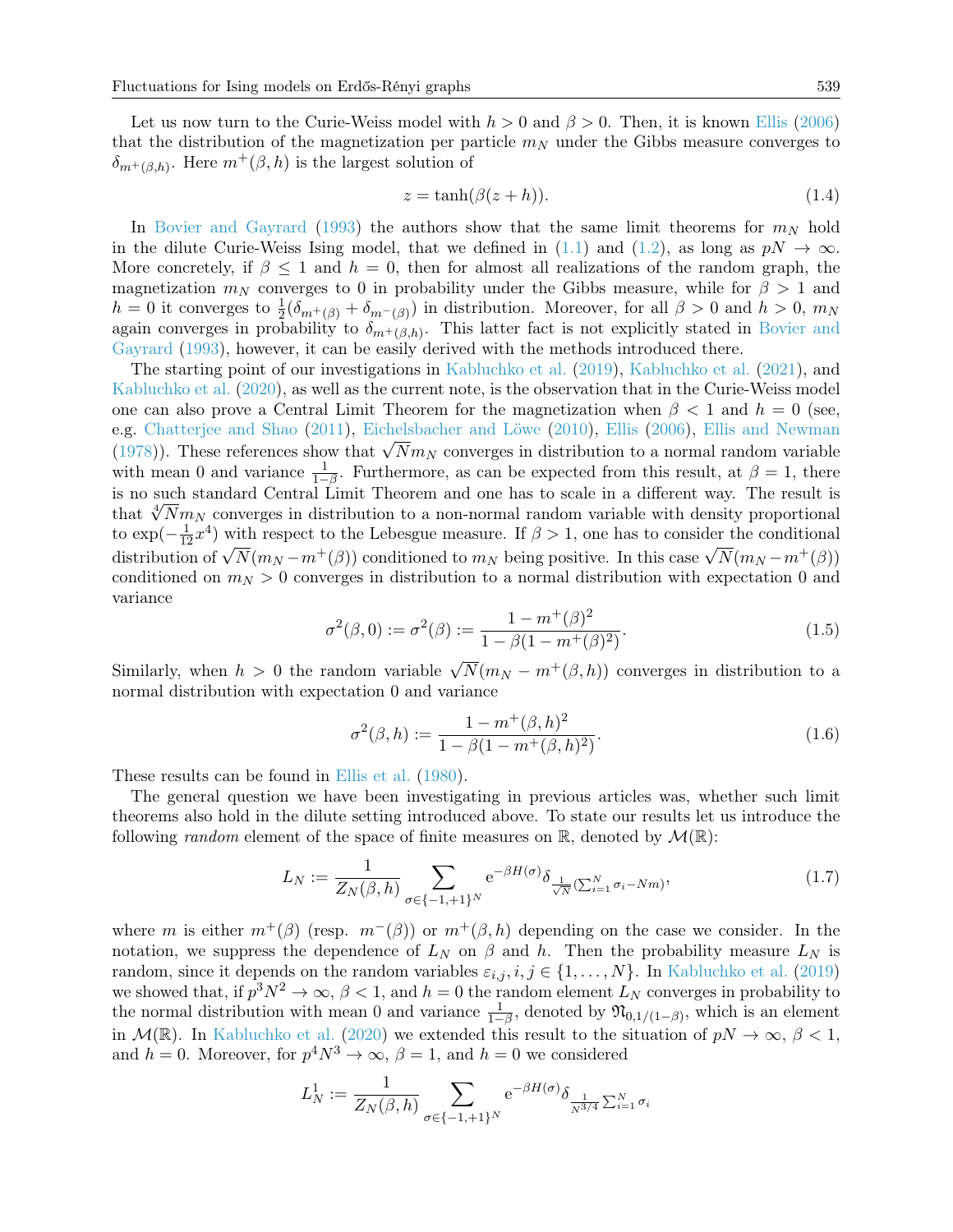and showed that it converges in probability to  $\mathfrak{M} \in \mathcal{M}(\mathbb{R})$ , the probability measure with density

$$
\psi(x) := \frac{e^{-\frac{1}{12}x^4}}{\int_{\mathbb{R}} e^{-\frac{1}{12}y^4} dy}.
$$

For smaller values of p,  $\beta = 1$ , and  $h = 0$  we showed that suitable versions of  $L_N^1$  again have a normal distribution as limiting distribution (again in probability). Finally, in [Kabluchko et al.](#page-26-1) [\(2021\)](#page-26-1) we analyzed the fluctuations of the random partition function  $Z_N(\beta, h)$ .

Note that the situation we analyzed in [Kabluchko et al.](#page-26-0) [\(2019\)](#page-26-0), [Kabluchko et al.](#page-26-1) [\(2021\)](#page-26-1), and [Kabluchko et al.](#page-26-2) [\(2020\)](#page-26-2), as well as in the present note is of a different character than the results for sparse (Erdős-Rényi) graphs. Such situations were deeply studied by Dembo and Montanari in [Dembo and Montanari](#page-25-7) [\(2010a\)](#page-25-7) and [Dembo and Montanari](#page-25-8) [\(2010b\)](#page-25-8) and by van der Hofstad and coauthors in [Dommers et al.](#page-25-9) [\(2016\)](#page-25-9), [Dommers et al.](#page-25-10) [\(2010\)](#page-25-10), [Dommers et al.](#page-25-11) [\(2014\)](#page-25-11), [Giardinà et al.](#page-26-3) [\(2016\)](#page-26-3), and [Giardinà et al.](#page-25-12) [\(2015\)](#page-25-12). In particular, we will comment on related results by Giardina et al. in [Giardinà et al.](#page-26-3) [\(2016\)](#page-26-3) and [Giardinà et al.](#page-25-12) [\(2015\)](#page-25-12) at the end of the next subsection.

1.2. Main results. As announced, in this note we will study the fluctuations of  $m_N$ , when either  $h = 0$  and  $\beta > 1$ , or when  $h > 0$  and  $\beta > 0$  is arbitrary. In both cases we require that p is such that  $p^{3}N \to \infty$ . The results will be formulated in terms of the quantity  $L_{N}$  defined in [\(1.7\)](#page-2-0) and related quantities  $L_N^+$  $\frac{1}{N}$  and  $L_N^ N$  to be defined below. Recall that  $L_N$  is a random element of  $\mathcal{M}(\mathbb{R})$ , the set of finite measures on  $\mathbb R$  and that  $\mathcal M(\mathbb R)$ . We endow  $\mathcal M(\mathbb R)$  with the topology of weak convergence and denote by  $\rho_{weak}$  any metric generating the weak topology and turning  $\mathcal{M}(\mathbb{R})$  into a complete separable metric space.

Our main results are Central Limit Theorems for  $m_N$ . The first one is

<span id="page-3-0"></span>**Theorem 1.1.** Assume that  $h = 0$ ,  $\beta > 1$ , and  $p^3N \to \infty$  as  $N \to \infty$ . Then,

$$
L_N^+ := \frac{2}{Z_N(\beta,h)} \sum_{\sigma \in \{-1,+1\}^N} e^{-\beta H(\sigma)} \delta_{\frac{1}{\sqrt{N}}(\sum_{i=1}^N \sigma_i - N m^+(\beta))} 1_{\sum_{i=1}^N \sigma_i > 0},
$$

considered as a random element of the set  $\mathcal{M}(\mathbb{R})$ , converges in probability to the normal distribution  $\mathfrak{N}_{0,\sigma^2(\beta)}$ , which is considered as a deterministic element of  $\mathcal{M}(\mathbb{R})$ . Here the variance  $\sigma^2(\beta)$  is given by [\(1.5\)](#page-2-1). In other words, for every  $\varepsilon > 0$ ,

$$
\lim_{N \to \infty} \mathbb{P}[\rho_{weak}(L_N^+, \mathfrak{N}_{0,\sigma^2(\beta)}) > \varepsilon] = 0.
$$

An analogous assertion holds true, if, in the definition of  $L_N^+$  $N^+$ , we replace  $m^+(\beta)$  by  $-m^+(\beta)$  =  $m^{-}(\beta)$  and restrict our attention to configurations with negative magnetization, i.e. if we consider

$$
L_N^- := \frac{2}{Z_N(\beta,h)} \sum_{\sigma \in \{-1,+1\}^N} e^{-\beta H(\sigma)} \delta_{\frac{1}{\sqrt{N}}(\sum_{i=1}^N \sigma_i - N m^-(\beta))} 1_{\sum_{i=1}^N \sigma_i \leq 0}.
$$

Remark 1.2. Intuitively, approximately one half of the configurations are such that the magnetization per particle is close to  $m^+(\beta)$ , whereas for the other half it is close to  $m^-(\beta)$ . This is very different from the high-temperature setting considered in the previous publications [Kabluchko et al.](#page-26-0) [\(2019\)](#page-26-0) and [Kabluchko et al.](#page-26-2) [\(2020\)](#page-26-2), where the magnetization per particle was concentrated near 0. In  $L_N^+$  we only take the configurations with positive magnetization into account, which is why a factor of 2 is necessary in its definition. Without the factor, the limit would be a measure of total mass  $1/2$ .

Our second main theorem is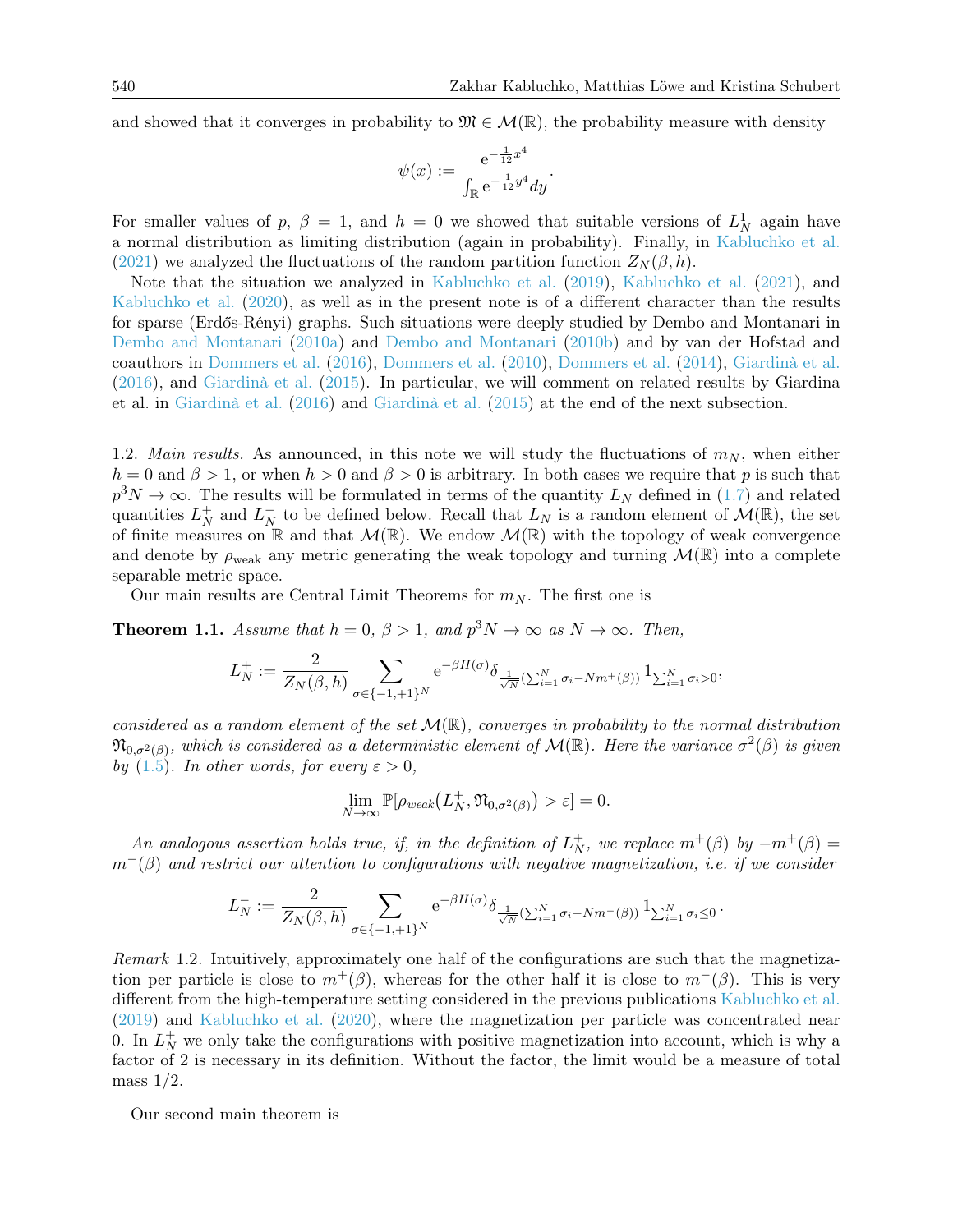<span id="page-4-0"></span>**Theorem 1.3.** Assume that  $h > 0, \beta > 0$ , and  $p^3N \to \infty$  as  $N \to \infty$ . Then,

$$
L_N := \frac{1}{Z_N(\beta,h)} \sum_{\sigma \in \{-1,+1\}^N} e^{-\beta H(\sigma)} \delta_{\frac{1}{\sqrt{N}}(\sum_{i=1}^N \sigma_i - Nm^+(\beta,h))},
$$

considered as a random element of  $\mathcal{M}(\mathbb{R})$ , converges in probability to  $\mathfrak{N}_{0,\sigma^2(\beta,h)}$ . Here  $m^+(\beta,h)$  and  $\sigma^2(\beta, h)$  are given by [\(1.4\)](#page-2-2) and [\(1.6\)](#page-2-3). In other words, for every  $\varepsilon > 0$ ,

$$
\lim_{N \to \infty} \mathbb{P}[\rho_{weak}(L_N, \mathfrak{N}_{0,\sigma^2(\beta,h)}) > \varepsilon] = 0.
$$

In [Kabluchko et al.](#page-26-1) [\(2021\)](#page-26-1) we also analyzed the fluctuations of  $Z_N(\beta, h)$  for  $\beta < 1$ ,  $h = 0$ . Before we state the corresponding result for  $h = 0$ ,  $\beta > 1$  and for  $h > 0$ ,  $\beta > 0$  we introduce some notation. We set

$$
m := \begin{cases} m^+(\beta) & \text{if } h = 0, \beta > 1 \\ m^+(\beta, h) & \text{if } h > 0, \beta > 0 \end{cases}
$$

and

<span id="page-4-2"></span>
$$
\tilde{Z}_N(\beta, h) := \sum_{\sigma \in \{-1, +1\}^N} e^{-\beta H(\sigma)} \exp\left(-\frac{\beta}{2Np} m^2 \sum_{i,j=1}^N \varepsilon_{i,j}\right).
$$
\n(1.8)

We comment on the role of  $\tilde{Z}_N(\beta, h)$  at the beginning of Section [3.](#page-6-0) In the following theorem, it is possible to replace  $\mathbb{E}\tilde{Z}_N(\beta, h)$  by its asymptotic forms given in [\(3.19\)](#page-22-0) below and [\(4.1\)](#page-22-1), but we prefer not to state these long expressions explicitly.

<span id="page-4-1"></span>**Theorem 1.4.** Assume that  $h = 0$ ,  $\beta > 1$  or  $h > 0$ ,  $\beta > 0$ . Further assume that  $p = p(N)$  is such that  $p^3N \to \infty$  as  $N \to \infty$  and, moreover, that  $p(N)$  is bounded away from 1. Then,

$$
\frac{\log(Z_N(\beta,h)/\mathbb{E} \tilde{Z}_N(\beta,h))-\frac{\beta Nm^2}{2}}{\sqrt{\frac{\beta^2m^4(1-p)}{4p}}} \rightarrow \mathfrak{N}_{0,1}
$$

in distribution.

For fixed  $0 < p < 1$  that does not depend on N this may be rewritten as

$$
\frac{Z_N(\beta, h) / \mathbb{E} \tilde{Z}_N(\beta, h)}{e^{\frac{\beta N m^2}{2}}} \to e^{\zeta}
$$

in distribution. Here  $\zeta$  denotes a normal random variable with expectation 0 and variance  $\frac{\beta^2 m^4 (1-p)}{4n}$  $\frac{1(1-p)}{4p}$ .

We will prepare the proof of these theorems analytically in the following section. The actual proofs will follow in Sections 3–5.

Remark 1.5. In [Giardinà et al.](#page-26-3) [\(2016\)](#page-26-3) and [Giardinà et al.](#page-25-12) [\(2015\)](#page-25-12) the authors prove Central Limit Theorems for the magnetization of Ising models on sparse random graphs. They consider the distribution of the magnetization under three different measures: the random quenched setting, the averaged quenched measure, and the annealed measure. The first of these situations is (apart from the random graph considered) similar to our setting. The second situation considers the measure  $\mu_{\beta,h,N}$  averaged over the distribution of the random edges in the graph, while the annealed measure is given by  $\mu_{\beta,h,N}^{\text{an}} = \frac{1}{\mathbb{E}Z_N(\beta,h)} \mathbb{E} \exp(-\beta H(\sigma))$ , where the expectation is with respect to the bond distribution. The results in [Giardinà et al.](#page-26-3) [\(2016,](#page-26-3) Theorem 1.3) and [Giardinà et al.](#page-25-12) [\(2015,](#page-25-12) Theorems 1.3 and 1.5) indicate that for sparse graphs there is a clear distinction between the (averaged) quenched case and the annealed case. Under all three of the above measures the magnetization satisfies a CLT. However, while the variances for the normal distribution under the random quenched measure and the averaged quenched measure agree, the variance for the annealed measure in general differs from them. In our setting the annealed CLT is easy to analyze using the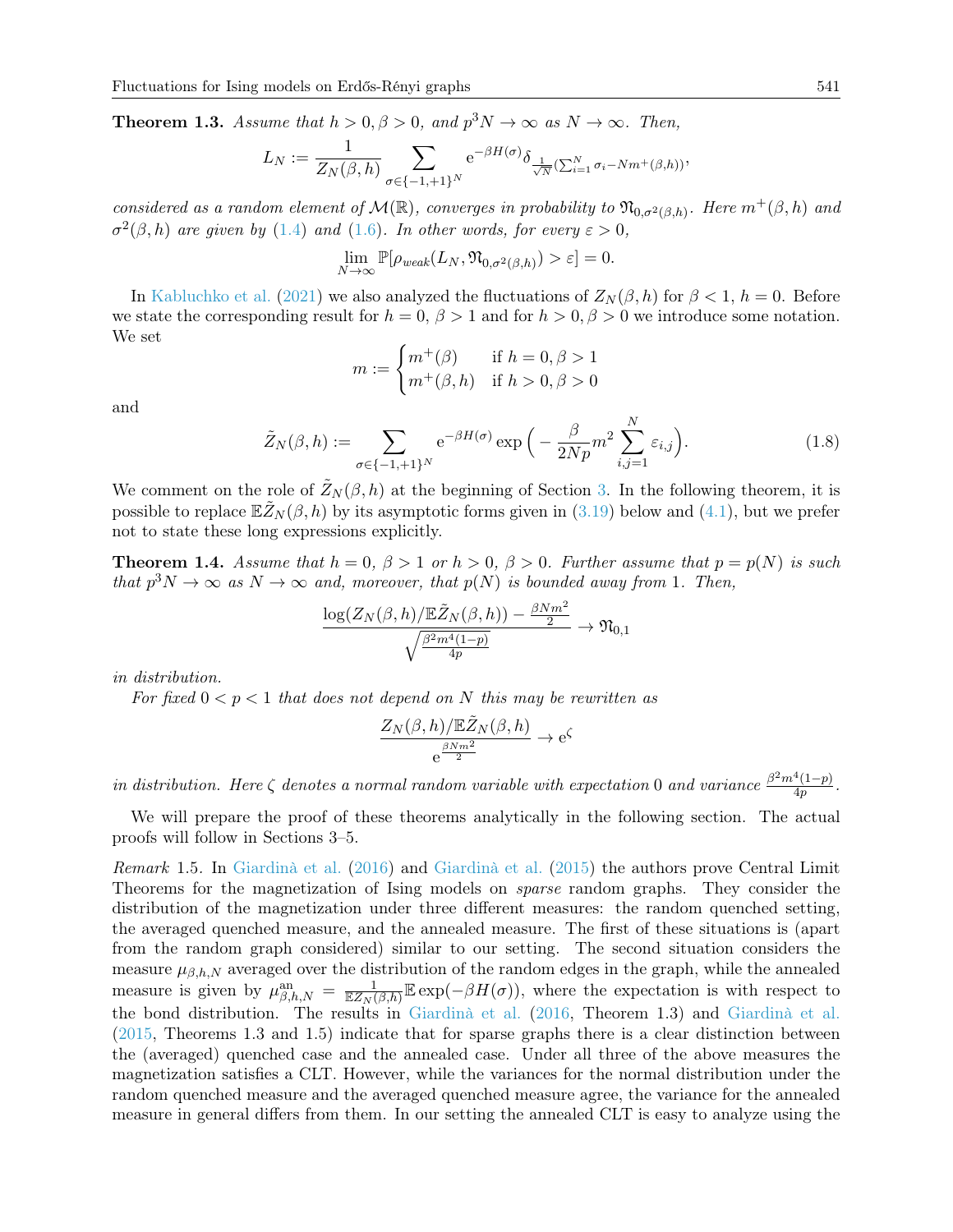techniques developed in [Kabluchko et al.](#page-26-0) [\(2019\)](#page-26-0), [Kabluchko et al.](#page-26-2) [\(2020\)](#page-26-2), as well as in the next two sections. The result is that also under the annealed measure the magnetization obeys a CLT with the same variance as in the random quenched case. Given that even in the sparse situation the asymptotic variances of the distribution of the magnetizations agree under the random quenched and the averaged quenched measure and that a large expectation of the degree distribution has an averaging effect for the important observables, it appears likely that also under the averaged quenched measure  $m_N$  obeys a CLT with the same variance as in the other two situations. However, this is rather difficult to prove and thus cannot be done in the article.

Remark 1.6. While we were working on this manuscript Deb and Mukherjee published some really interesting results on the fluctuations of the magnetization of Ising models on general almost regular graphs in [Deb and Mukherjee](#page-25-13) [\(2020\)](#page-25-13). Their results partially confirm our results in [Kabluchko et al.](#page-26-0) [\(2019\)](#page-26-0) and [Kabluchko et al.](#page-26-2) [\(2020\)](#page-26-2), as well as those of Theorems [1.1](#page-3-0) and [1.3.](#page-4-0) However, their techniques are completely different from ours. On the other hand, our third main result, Theorem [1.4,](#page-4-1) is new. Its proof relies on the results developed in order to prove Theorems [1.1](#page-3-0) and [1.3.](#page-4-0)

#### 2. Technical preparation

In the proof of our main theorems we will encounter some functions for which we will need an expansion up to certain orders. These functions will be studied and analyzed in this section.

More precisely, for arbitrary complex variables  $z$  and  $p$  let us define the function

<span id="page-5-1"></span>
$$
F(p, z) := \log(1 - p + p e^{z}).
$$
\n(2.1)

Note that in this section we do not assume that  $p$  is a probability. We will next compute the power series expansion of some linear combinations of  $F(p, z)$  in p and z variables around the origin  $(0, 0)$ .

Note that, for  $|p| < 2$  and  $|z| < z_0$  with sufficiently small  $z_0 > 0$ , we can estimate that

$$
|p(e^z - 1)| < 1.
$$

Thus, the function  $F(p, z)$  is an analytic function of two complex variables p and z on the domain

$$
\mathcal{D} = \{ (p, z) \in \mathbb{C}^2 \colon |p| < 2, |z| < z_0 \}.
$$

Therefore, it has a power series expansion which converges uniformly and absolutely on compact subsets of this domain. In particular, by absolute convergence, we can re-arrange and re-group the terms arbitrarily. We will use the following first terms of the power series expansion in our computations:

<span id="page-5-3"></span>
$$
F(p,z) = pz + \frac{p(1-p)}{2}z^2 + \frac{p(2p^2 - 3p + 1)}{6}z^3 + \frac{p(-6p^3 + 12p^2 - 7p + 1)}{24}z^4 + \mathcal{O}(z^5).
$$
 (2.2)

The following claim has already been proven in [Kabluchko et al.](#page-26-0) [\(2019\)](#page-26-0), Lemma 1.

<span id="page-5-0"></span>Lemma 2.1.

$$
F(p, z) = p \sum_{k=1}^{\infty} \frac{P_k(p)}{k!} z^k,
$$

where  $P_k(p)$  is a power series in p with constant term  $P_k(0) = 1$  for all  $k \in \mathbb{N}$ .

<span id="page-5-2"></span>**Corollary 2.2.** If z and y range in a compact subset of R and p,  $\gamma$  are such that  $(p, \gamma(\pm z+y)) \in \mathcal{D}$ , then

(i)

$$
\frac{F(p, \gamma(z + y)) + F(p, \gamma(-z + y))}{2} = p\gamma y + \frac{1}{2}p(1 - p)\gamma^{2}(z^{2} + y^{2}) + \mathcal{O}(p\gamma^{3}),
$$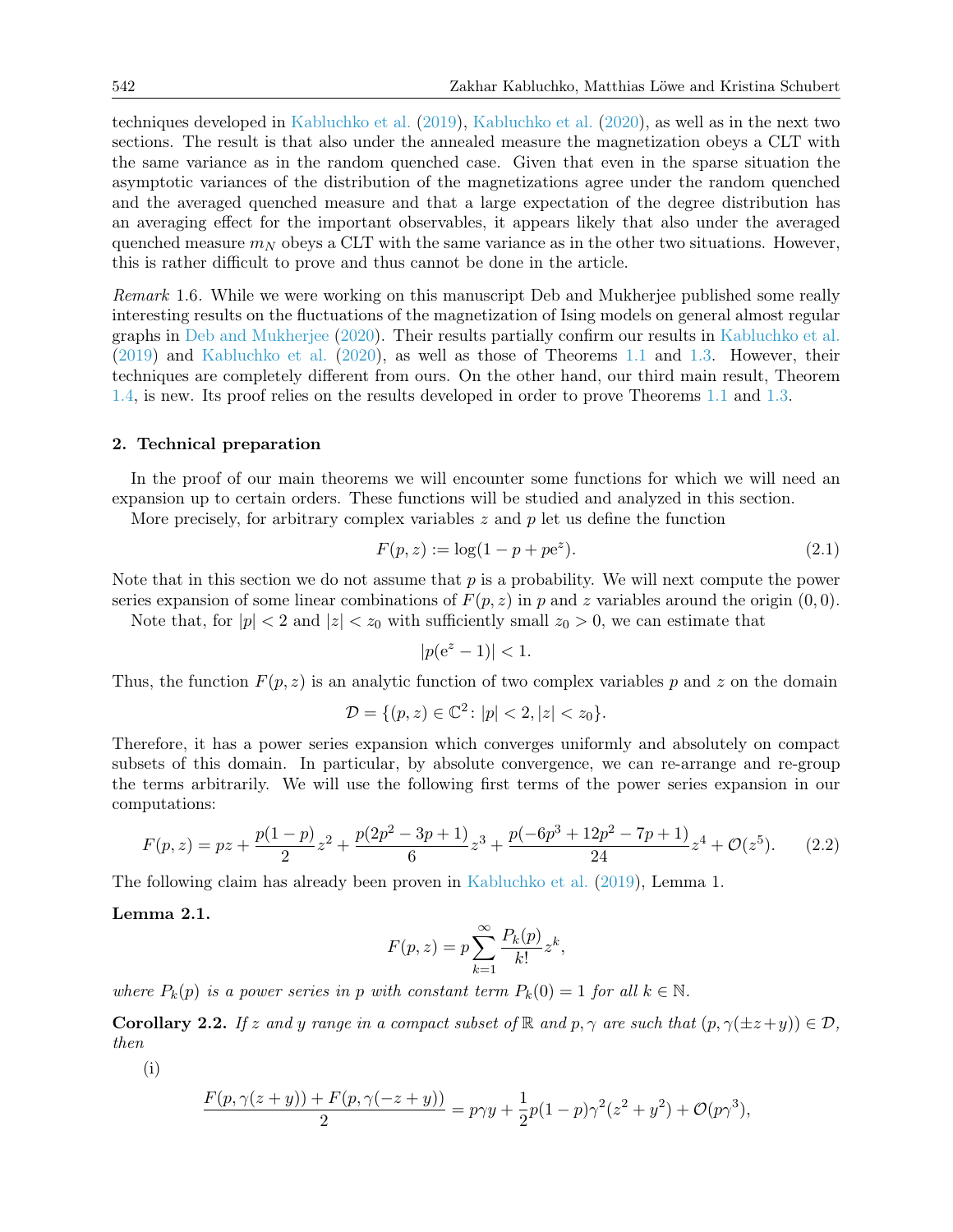$(ii)$ 

$$
\frac{F(p,\gamma(z+y)) - F(p,\gamma(-z+y))}{2} = p\gamma z + p(1-p)\gamma^2 zy + \mathcal{O}(p\gamma^3).
$$

In both cases, the constant in the O-term is uniform as long as  $z, y$  stay in compact subsets of  $\mathbb R$ and  $(p, \gamma(\pm z + y)) \in \mathcal{D}$ .

Proof: From Lemma [2.1](#page-5-0) we have

$$
\frac{F(p, \gamma(z+y)) + F(p, \gamma(-z+y))}{2} = \frac{p}{2} \sum_{k=1}^{\infty} \frac{P_k(p)}{k!} \gamma^k \left( (z+y)^k + (-z+y)^k \right)
$$
  
=  $p \gamma y + \frac{1}{2} p (1-p) \gamma^2 (z^2 + y^2) + \frac{p}{2} \gamma^3 \sum_{k=3}^{\infty} \frac{P_k(p)}{k!} \gamma^{k-3} \left( (z+y)^k + (-z+y)^k \right)$   
=  $p \gamma y + \frac{1}{2} p (1-p) \gamma^2 (z^2 + y^2) + \mathcal{O}(p \gamma^3).$ 

Similarly, we have

$$
\frac{F(p,\gamma(z+y)) - F(p,\gamma(-z+y))}{2} = \frac{p}{2} \sum_{k=1}^{\infty} \frac{P_k(p)}{k!} \gamma^k \left( (z+y)^k - (-z+y)^k \right)
$$

$$
= p\gamma z + p(1-p)\gamma^2 zy + \mathcal{O}(p\gamma^3).
$$

### <span id="page-6-0"></span>3. Proof of Theorem [1.1](#page-3-0)

In this section we will prove Theorem [1.1.](#page-3-0) The proof of Theorem [1.3](#page-4-0) is quite similar and in Section  $4$  we will basically point out the differences between the two proofs. Hence, throughout this section we will assume that  $h = 0$  and  $\beta > 1$ . The main idea, for both Theorem [1.1](#page-3-0) and Theorem [1.3,](#page-4-0) is to consider the following modification of the partition function for  $g \in C^b(\mathbb{R})$  (meaning that g is globally bounded and continuous) such that  $g \geq 0, g \neq 0$ 

$$
Z_N^+(\beta, h, g) := \sum_{\sigma \in \{-1, +1\}^N} g\left(\frac{|\sigma| - Nm}{\sqrt{N}}\right) e^{-\beta H(\sigma)} 1_{|\sigma| > 0},
$$

where we put  $m := m^+(\beta)$ . Then we have

<span id="page-6-1"></span>
$$
\frac{1}{2} \int_0^{+\infty} g(x) L_N^+(dx) = \mathbb{E}_{\mu_{\beta,h,N}} \left[ g\left(\frac{|\sigma| - Nm}{\sqrt{N}}\right) 1_{|\sigma| > 0} \right] = \frac{Z_N^+(\beta, h, g)}{Z_N(\beta, h)},\tag{3.1}
$$

where, for a fixed disorder  $(\varepsilon_{i,j})_{i,j=1}^N$ ,  $\mathbb{E}_{\mu_{\beta,h,N}}$  denotes the expectation with respect to the Gibbs measure  $\mu_{\beta,h,N}$ .

Instead of  $Z_N^+$  $X(N, h, g)$  we study the related quantity  $\tilde{Z}_N^+(\beta, h, g)$  in which the summands, as we will show, behave like asymptotically independent random variables. To define  $\tilde{Z}_N^+(\beta, h, g)$ , for  $\sigma \in {\{\pm 1\}}^N$  and for fixed  $\beta > 0$  we first introduce

$$
\gamma:=\frac{\beta}{2Np}
$$

as well as

$$
T(\sigma) := T_{\beta,N}(\sigma) := \exp\left(\gamma \sum_{i,j=1}^N \varepsilon_{i,j} \sigma_i \sigma_j - \gamma m^2 \sum_{i,j=1}^N \varepsilon_{i,j}\right).
$$

 $\Box$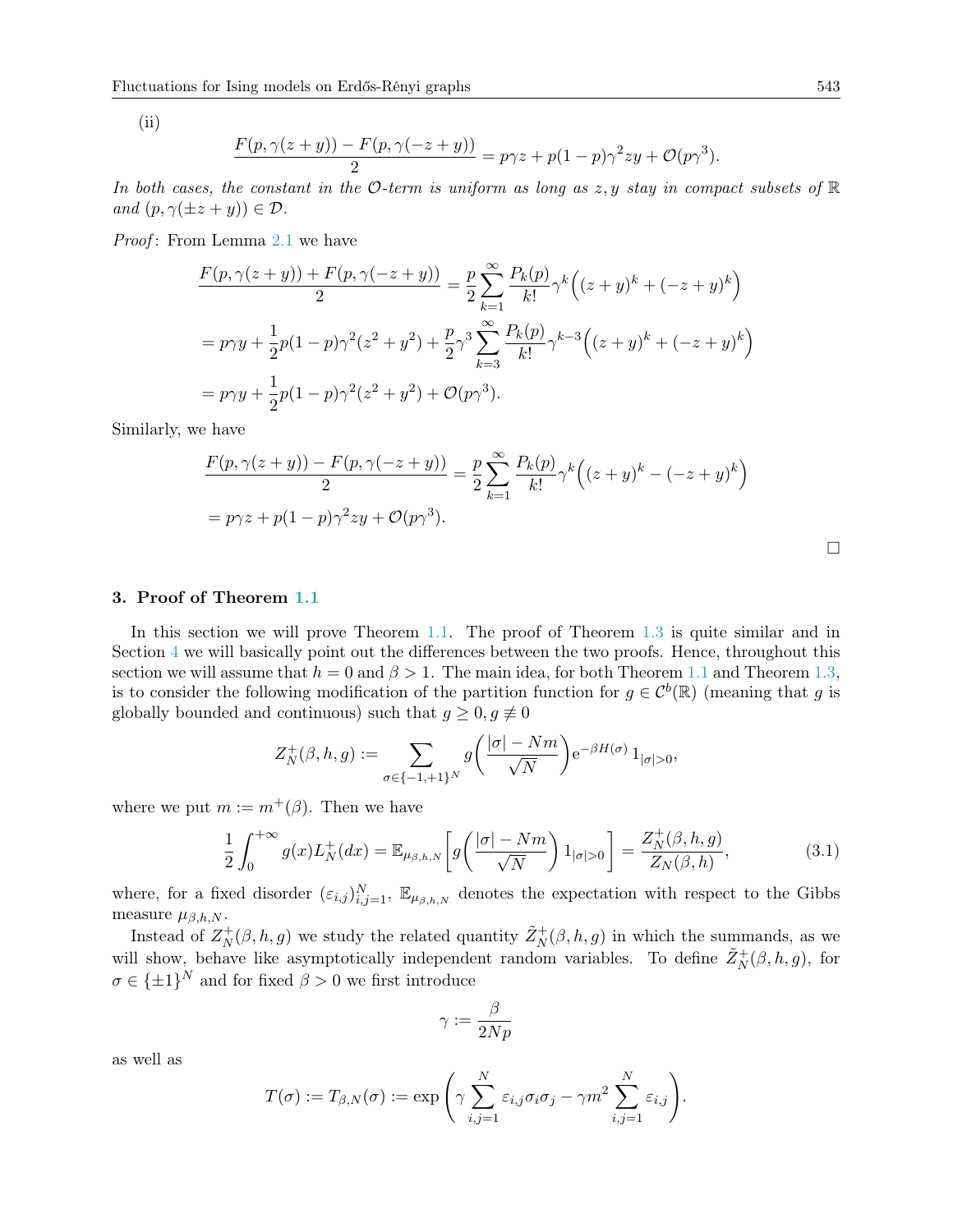We will suppress the indices  $\beta$  and N in  $T_{\beta,N}(\sigma)$  in the rest of this section. We will usually use  $T(\sigma)$  to compute its expectation, its variance or covariances of the form  $Cov(T(\sigma), T(\tau))$ . From the expressions that we obtain it will be obvious that  $T(\sigma)$  depends on  $\beta$  and N.

Then, for  $g \in C^b(\mathbb{R})$  such that  $g \geq 0, g \not\equiv 0$ , we set

$$
\tilde{Z}_N^+(\beta, h, g) := \sum_{\sigma \in \{-1, +1\}^N} g\left(\frac{|\sigma| - Nm}{\sqrt{N}}\right) T(\sigma) 1_{|\sigma| > 0}.
$$

Note that in  $(1.8)$  we defined a related quantity

$$
\tilde{Z}_N(\beta, h) := \sum_{\sigma \in \{-1, +1\}^N} e^{-\beta H(\sigma)} \exp\Bigg(-\gamma m^2 \sum_{i,j=1}^N \varepsilon_{i,j}\Bigg),
$$

which does not exactly correspond to  $\tilde{Z}_N^+(\beta, h, 1)$  since in the latter quantity the summation is restricted to  $|\sigma| > 0$ . Since

<span id="page-7-2"></span>
$$
Z_N^+(\beta, h, g) = \tilde{Z}_N^+(\beta, h, g) \exp\left(\gamma m^2 \sum_{i,j=1}^N \varepsilon_{i,j}\right)
$$
(3.2)

we have

<span id="page-7-1"></span>
$$
\frac{Z_N^+(\beta, h, g)}{Z_N(\beta, h)} = \frac{\tilde{Z}_N^+(\beta, h, g)}{\tilde{Z}_N(\beta, h)}.
$$
\n(3.3)

Let us investigate, how  $\tilde{Z}_N^+(\beta, h, g)$  behaves. We start our analysis by the following computation

<span id="page-7-0"></span>**Lemma 3.1.** For  $h = 0$ ,  $\beta > 1$ , and  $p^3N \to \infty$  as  $N \to \infty$  we have for all  $\sigma \in \{-1, +1\}^N$ 

$$
\mathbb{E}T(\sigma) = \exp\left(\frac{\beta}{2N}(|\sigma|^2 - m^2N^2) + \frac{(1-p)\beta^2}{8p}\left(m^4 - \frac{2m^2|\sigma|^2}{N^2} + 1\right) + o(1)\right)
$$

with an o(1)-term that is uniform over  $\sigma \in \{-1, +1\}^N$ .

Proof: We compute

$$
\mathbb{E}T(\sigma) = \prod_{i,j=1}^N \mathbb{E}\Big[e^{\gamma \varepsilon_{i,j}\sigma_i \sigma_j - \gamma m^2 \varepsilon_{i,j}}\Big] = \prod_{i,j=1}^N \left(1 - p + p e^{\gamma(\sigma_i \sigma_j - m^2)}\right).
$$

If we introduce

$$
f(x) = f(x; p, \gamma) = \log(1 - p + p e^{\gamma(x - m^2)}) = F(p, \gamma(x - m^2)),
$$

where  $F$  is given by  $(2.1)$ , we can continue by

$$
\mathbb{E}T(\sigma) = \exp\left(\sum_{i,j=1}^N \log(1 - p + p e^{\gamma(\sigma_i \sigma_j - m^2)})\right) = \exp\left(\sum_{i,j=1}^N f(\sigma_i \sigma_j)\right).
$$

Note that  $\sigma_i \in \{\pm 1\}$  for all i and hence  $\sigma_i \sigma_j \in \{\pm 1\}$ . For the two values  $\pm 1$  we can rewrite f in a linear form. More precisely, we write

$$
f(x) = a_0 + a_1 x, \qquad x \in \{-1, +1\}.
$$

The two coefficients  $a_0$  and  $a_1$  naturally are dependent on p, m and  $\gamma$ . They can be computed from the following two equations

$$
a_0 = \frac{f(1) + f(-1)}{2} = \frac{\log(1 - p + p e^{\gamma(1 - m^2)}) + \log(1 - p + p e^{\gamma(-1 - m^2)})}{2},
$$
  

$$
a_1 = \frac{f(1) - f(-1)}{2} = \frac{\log(1 - p + p e^{\gamma(1 - m^2)}) - \log(1 - p + p e^{\gamma(-1 - m^2)})}{2}
$$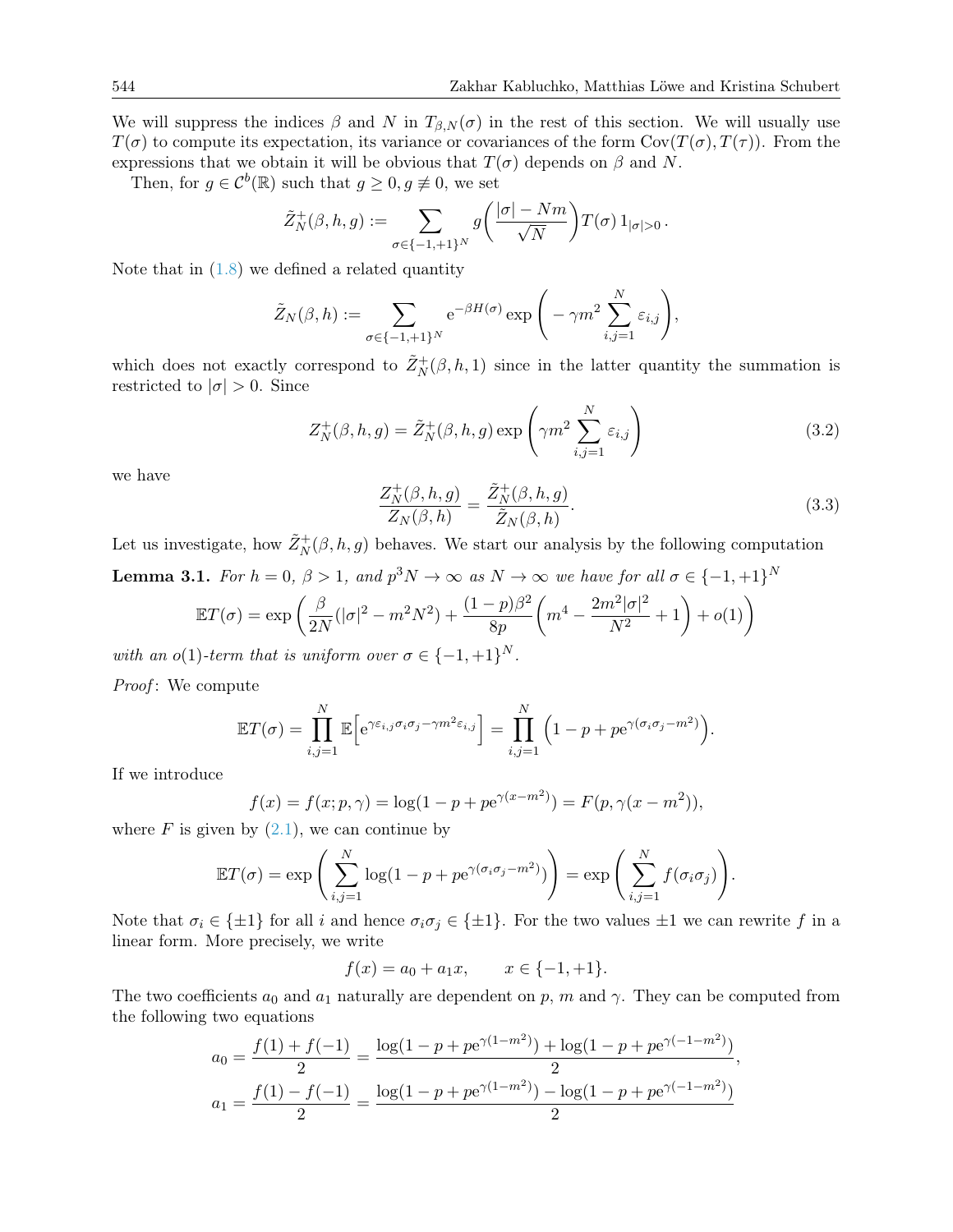to obtain

$$
\mathbb{E}T(\sigma) = \exp(N^2 a_0 + a_1|\sigma|^2).
$$

Using Corollary [2.2](#page-5-2) we see immediately that

$$
a_0 = -\gamma pm^2 + \frac{\gamma^2}{2}p(1-p)(m^4+1) + \mathcal{O}(p\gamma^3)
$$

and

$$
a_1 = p\gamma - \gamma^2 p(1-p)m^2 + \mathcal{O}(p\gamma^3).
$$

Thus

$$
\mathbb{E}T(\sigma) = \exp\left(\frac{\beta}{2N}(|\sigma|^2 - m^2N^2) + \frac{(1-p)\beta^2}{8p}\left(m^4 - \frac{2m^2|\sigma|^2}{N^2} + 1\right) + o(1)\right)
$$

with an o-term that is uniform in  $\sigma \in \{-1, +1\}^N$ . This was the assertion.

We will now compute the asymptotic expectation of  $\tilde{Z}_N^+(\beta, h, g)$ . To this end, we will introduce the following set of spin configurations. Set

$$
S_N^1 := \left\{ \sigma \in \{\pm 1\}^N : \left| \, |\sigma| - Nm \, \right| \le \sqrt{N} \kappa_N \right\}
$$

with  $\kappa_N = p$ √  $\overline{N}/(p^3N)^{2/5}$ . These spin configurations will be called typical in the following proof. The corresponding set of values of  $|\sigma|$  is denoted by  $W_{N,m},$  i.e.

<span id="page-8-1"></span>
$$
W_{N,m} := \{ |\sigma| : \sigma \in S_N^1 \} = \{ \lceil Nm - \sqrt{N} \kappa_N \rceil, \dots, \lfloor Nm + \sqrt{N} \kappa_N \rfloor \}. \tag{3.4}
$$

The set of the atypical spin configurations is denoted by

$$
S_N^{1c} := \{ \sigma : \left| \left| \sigma \right| - Nm \right| > \sqrt{N} \kappa_N, |\sigma| > 0 \}.
$$

<span id="page-8-0"></span>**Proposition 3.2.** For all  $g \in C^b(\mathbb{R}), g \ge 0, g \ne \emptyset$ ,  $h = 0, \beta > 1$ , and p with  $Np^3 \to \infty$  we have

$$
\lim_{N \to \infty} \frac{\mathbb{E} \tilde{Z}_N^+(\beta, h, g)}{e^{\frac{(1-p)\beta^2}{8p}(1-m^4) - NI(m)} 2^{N+1} \frac{1}{\sqrt{1-m^2}} \sigma(\beta) \mathbb{E}_{\xi}[g(\xi)]} = 1.
$$

Here, the function I is given by formula  $(3.6)$  below and

$$
\mathbb{E}_{\xi}[g(\xi)] = \frac{1}{\sqrt{2\pi\sigma^2(\beta)}} \int_{-\infty}^{\infty} g(x) e^{-\frac{x^2}{2\sigma^2(\beta)}} dx,
$$

i.e.  $\xi$  denotes a normally distributed random variable with expectation 0 and variance  $\sigma^2(\beta)$ . *Proof*: By decomposing  $\{\pm 1\}^N$  into typical and atypical  $\sigma$ 's, defined by  $S^1_N$ , we have

$$
\mathbb{E}\tilde{Z}_N^+(\beta, h, g) = \sum_{\sigma \in S_N^1} g\left(\frac{|\sigma| - Nm}{\sqrt{N}}\right) \mathbb{E}T(\sigma) + \sum_{\sigma \in S_N^{1c}} g\left(\frac{|\sigma| - Nm}{\sqrt{N}}\right) \mathbb{E}T(\sigma).
$$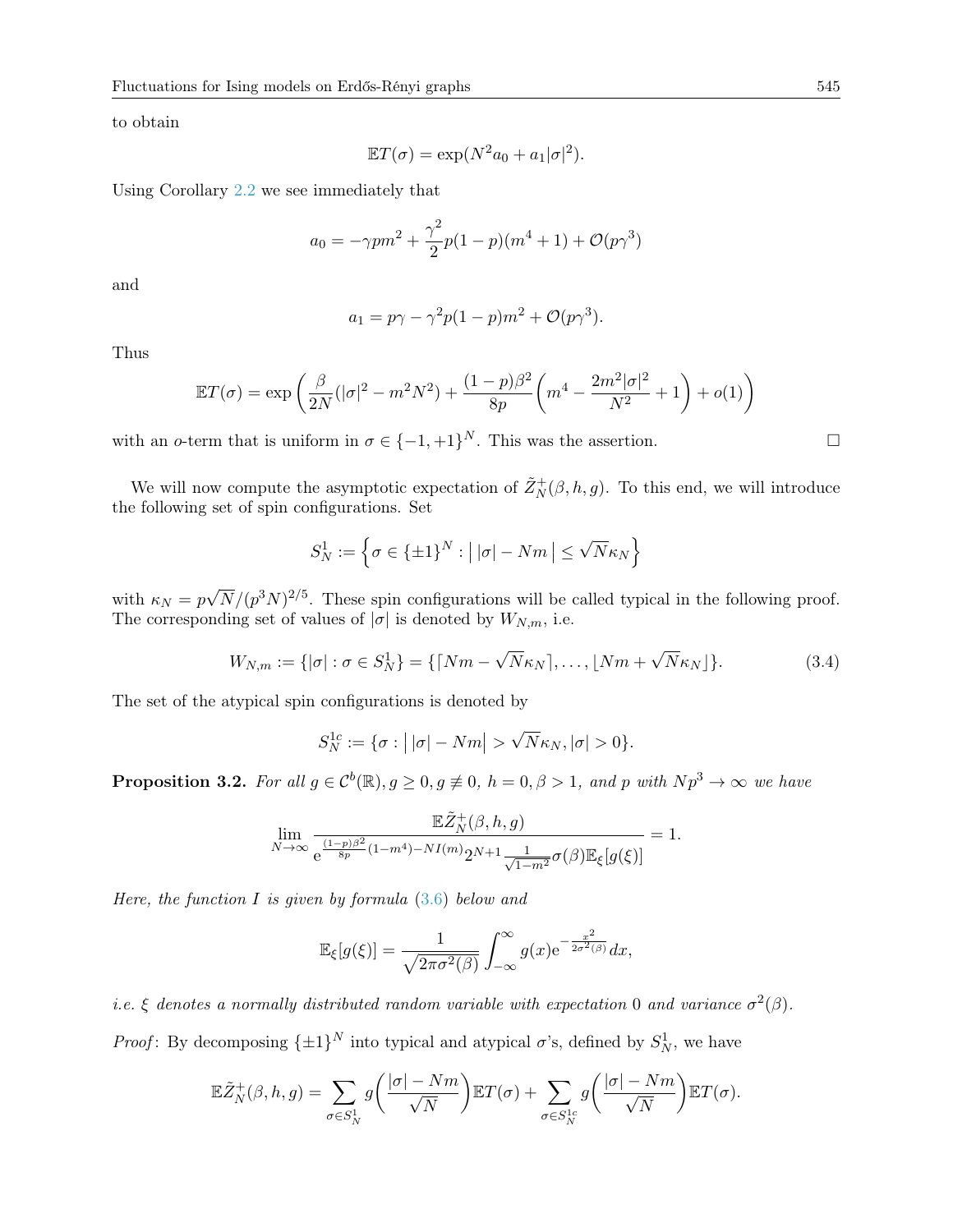For the typical configurations with  $|\sigma| \in W_{N,m}$  we have from Lemma [3.1](#page-7-0)

$$
\sum_{\sigma \in S_N^1} g\left(\frac{|\sigma| - Nm}{\sqrt{N}}\right) \mathbb{E}T(\sigma) \tag{3.5}
$$
\n
$$
= e^{\frac{(1-p)\beta^2}{8p}(m^4+1)} \sum_{\sigma \in S_N^1} g\left(\frac{|\sigma| - Nm}{\sqrt{N}}\right) e^{\frac{\beta}{2N}(|\sigma|^2 - m^2 N^2) - \frac{(1-p)\beta^2}{8p} \frac{2m^2|\sigma|^2}{N^2} + o(1)}
$$
\n
$$
= e^{\frac{(1-p)\beta^2}{8p}(m^4+1)} \sum_{k \in W_{N,m}} \sum_{\substack{\sigma \in \{\pm 1\}^N:\\|\sigma| = k}} g\left(\frac{|\sigma| - Nm}{\sqrt{N}}\right) e^{\frac{\beta}{2N}(|\sigma|^2 - m^2 N^2) - \frac{(1-p)\beta^2}{8p} \frac{2m^2|\sigma|^2}{N^2} + o(1)}
$$
\n
$$
= e^{\frac{(1-p)\beta^2}{8p}(m^4+1)} \sum_{k \in W_{N,m}} g\left(\frac{k - Nm}{\sqrt{N}}\right) e^{\frac{\beta}{2N}(k^2 - m^2 N^2) - \frac{(1-p)\beta^2}{8p} \frac{2m^2k^2}{N^2} + o(1)} \left(\frac{N}{\frac{N+k}{2}}\right).
$$
\n(3.5)

Note that from Stirling's formula

<span id="page-9-1"></span>
$$
\log(n!) = n \log n - n + \frac{1}{2} \log(2\pi) + \frac{1}{2} \log(n) + \mathcal{O}(1/n),
$$

we obtain for  $k\in W_{N,m}$ 

$$
2^{-N} \left(\frac{N}{\frac{N+k}{2}}\right) = \sqrt{\frac{2}{\pi N}} \frac{1}{\sqrt{\left(1 - \frac{k}{N}\right)\left(1 + \frac{k}{N}\right)}} e^{-NI\left(\frac{k}{N}\right) + o(1)}
$$

$$
= (1 + o(1)) \sqrt{\frac{2}{\pi N}} \frac{1}{\sqrt{\left(1 - \frac{k^2}{N^2}\right)}} e^{-NI\left(\frac{k}{N}\right)}
$$

$$
= (1 + o(1)) \sqrt{\frac{2}{\pi N(1 - m^2)}} e^{-NI\left(\frac{k}{N}\right)}
$$

with an  $o(1)$ -term that is uniform for all k such that  $k \in W_{N,m}$ . We have used that  $\kappa_N = o(n)$ √ N). Here,

<span id="page-9-0"></span>
$$
I(x) := \frac{1-x}{2}\log(1-x) + \frac{1+x}{2}\log(1+x) \quad \text{for } x \in [-1,1].
$$
 (3.6)

Hence, we arrive at

$$
\sum_{\sigma \in S_N^1} g\left(\frac{|\sigma| - Nm}{\sqrt{N}}\right) \mathbb{E}T(\sigma)
$$
\n
$$
= (1 + o(1))e^{\frac{(1-p)\beta^2}{8p}(m^4 + 1)}2^N \frac{1}{\sqrt{1 - m^2}} \sqrt{\frac{2}{\pi N}}
$$
\n
$$
\times \sum_{k \in W_{N,m}} g\left(\frac{k - Nm}{\sqrt{N}}\right) e^{\frac{\beta}{2N}(k^2 - m^2N^2) - \frac{(1-p)\beta^2}{8p} \frac{2m^2k^2}{N^2} - NI\left(\frac{k}{N}\right)}.
$$

Let us write  $\frac{k}{N} = m + \frac{c_k}{\sqrt{N}}$  with  $|c_k| \leq \kappa_N$ . Then,

$$
NI\left(\frac{k}{N}\right) = NI(m) + I'(m)c_k\sqrt{N} + I''(m)\frac{c_k^2}{2} + \mathcal{O}\left(\frac{\kappa_N^3}{\sqrt{N}}\right)
$$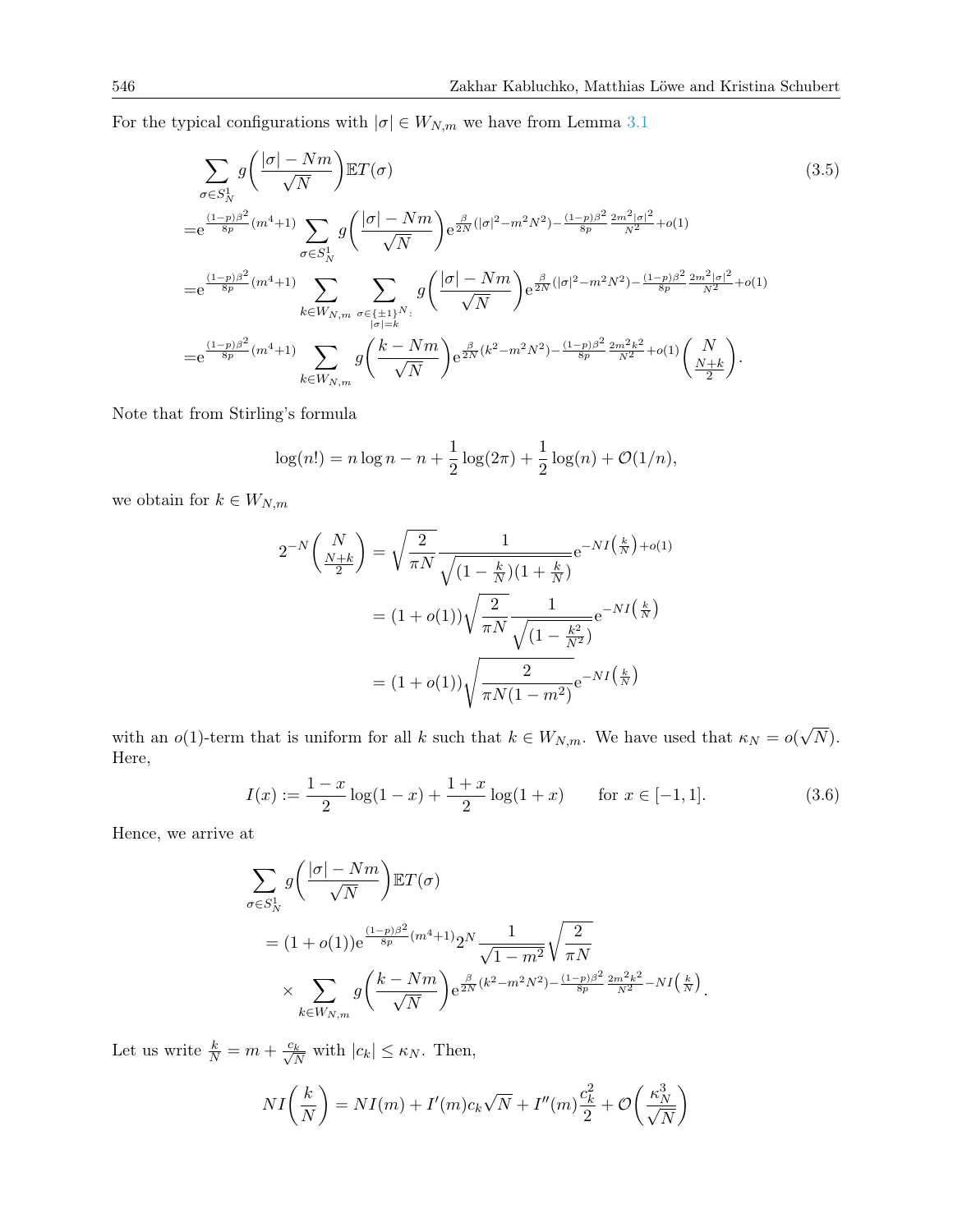and the O-term is uniform for all  $k \in W_{N,m}$  and can be estimated above by  $o(1)$  because of our choice of  $\kappa_N$  and since  $p^3N \to \infty$ . Then

$$
\sum_{\sigma \in S_N^1} g\left(\frac{|\sigma| - Nm}{\sqrt{N}}\right) \mathbb{E}T(\sigma)
$$
\n
$$
= (1 + o(1))e^{\frac{(1-p)\beta^2}{8p}(m^4 + 1) - NI(m)} 2^N \frac{1}{\sqrt{1 - m^2}} \sqrt{\frac{2}{\pi N}}
$$
\n
$$
\times \sum_{k \in W_{N,m}} g\left(\frac{k - Nm}{\sqrt{N}}\right) e^{\frac{\beta}{2N} \left(2N^{3/2}mc_k + c_k^2 N\right) - \frac{(1-p)\beta^2}{8p} \frac{2m^4 N^2 + 4m^3 N^{3/2}c_k + 2m^2 c_k^2 N}{N^2}}
$$
\n
$$
e^{-I'(m)c_k \sqrt{N} - I''(m)\frac{c_k^2}{2}}.
$$
\n(3.7)

Now the linear term in  $c_k$  in the above expression is

$$
c_k \left(\beta m \sqrt{N} - \frac{\beta^2 (1-p) m^3}{2p \sqrt{N}} - \sqrt{N} I'(m)\right) = c_k \left(\beta m \sqrt{N} - \sqrt{N} I'(m)\right) + o(1) = o(1),
$$

where the first equality follows from  $\kappa_N = o(p)$  $\overline{N}$ ) while the second equality follows from  $I'(x) =$ 1  $\frac{1}{2}\log\left(\frac{1+x}{1-x}\right)$  = artanh(x) and  $m = \tanh(\beta m)$ . Therefore, with an  $o(1)$ -term that is uniform for typical  $\sigma$  we have that

<span id="page-10-0"></span>
$$
\sum_{\sigma \in S_N^1} g\left(\frac{|\sigma| - Nm}{\sqrt{N}}\right) \mathbb{E}T(\sigma)
$$
\n
$$
= (1 + o(1))e^{\frac{(1-p)\beta^2}{8p}(m^4 + 1) - NI(m)} 2^N \frac{1}{\sqrt{1 - m^2}} \sqrt{\frac{2}{\pi N}}
$$
\n
$$
\sum_{k \in W_{N,m}} g\left(\frac{k - Nm}{\sqrt{N}}\right) e^{\frac{\beta}{2}c_k^2 - \frac{(1-p)\beta^2}{8p} \frac{2m^4 N^2 + 2m^2 c_k^2 N}{N^2}} e^{-I''(m)\frac{c_k^2}{2}}
$$
\n
$$
= (1 + o(1))e^{\frac{(1-p)\beta^2}{8p}(-m^4 + 1) - NI(m)} 2^N \frac{1}{\sqrt{1 - m^2}} \sqrt{\frac{2}{\pi N}}
$$
\n
$$
\sum_{k \in W_{N,m}} g\left(\frac{k - Nm}{\sqrt{N}}\right) e^{\frac{\beta - I''(m)}{2}c_k^2},
$$

where we used that  $\kappa_N^2 = o(pN)$ . Note that for the term in the last exponential we have

$$
\frac{\beta - I''(m)}{2}c_k^2 = -\frac{1 - \beta(1 - m^2)}{2(1 - m^2)}c_k^2 = -\frac{1}{2\sigma(\beta)^2}c_k^2 = -\frac{1}{2\sigma(\beta)^2}\left(\frac{k - Nm}{\sqrt{N}}\right)^2,
$$

where we used  $c_k = (k - Nm)$ / N. We see that

$$
\sqrt{\frac{1}{2\pi N \sigma^2(\beta)}} \sum_{k \in W_{N,m}} g\left(\frac{k - Nm}{\sqrt{N}}\right) \exp\left(-\frac{1}{2\sigma(\beta)^2} \left(\frac{k - Nm}{\sqrt{N}}\right)^2\right)
$$

converges to

$$
\sqrt{\frac{1}{2\pi\sigma^2(\beta)}} \int_{-\infty}^{\infty} g(x) \exp\left(-\frac{x^2}{2\sigma(\beta)^2}\right) dx = \mathbb{E}_{\xi}[g(\xi)].
$$

Indeed, this is basically the approximation of an integral by its Riemann sum. Note that for  $k \in W_{N,m}$  the variable  $c_k = (k - Nm)/\sqrt{N}$  ranges in  $[-\kappa_N, +\kappa_N]$  intersected with a lattice of mesh size  $1/\sqrt{N}$ . Over each fixed interval, the Riemann approximation argument applies. Since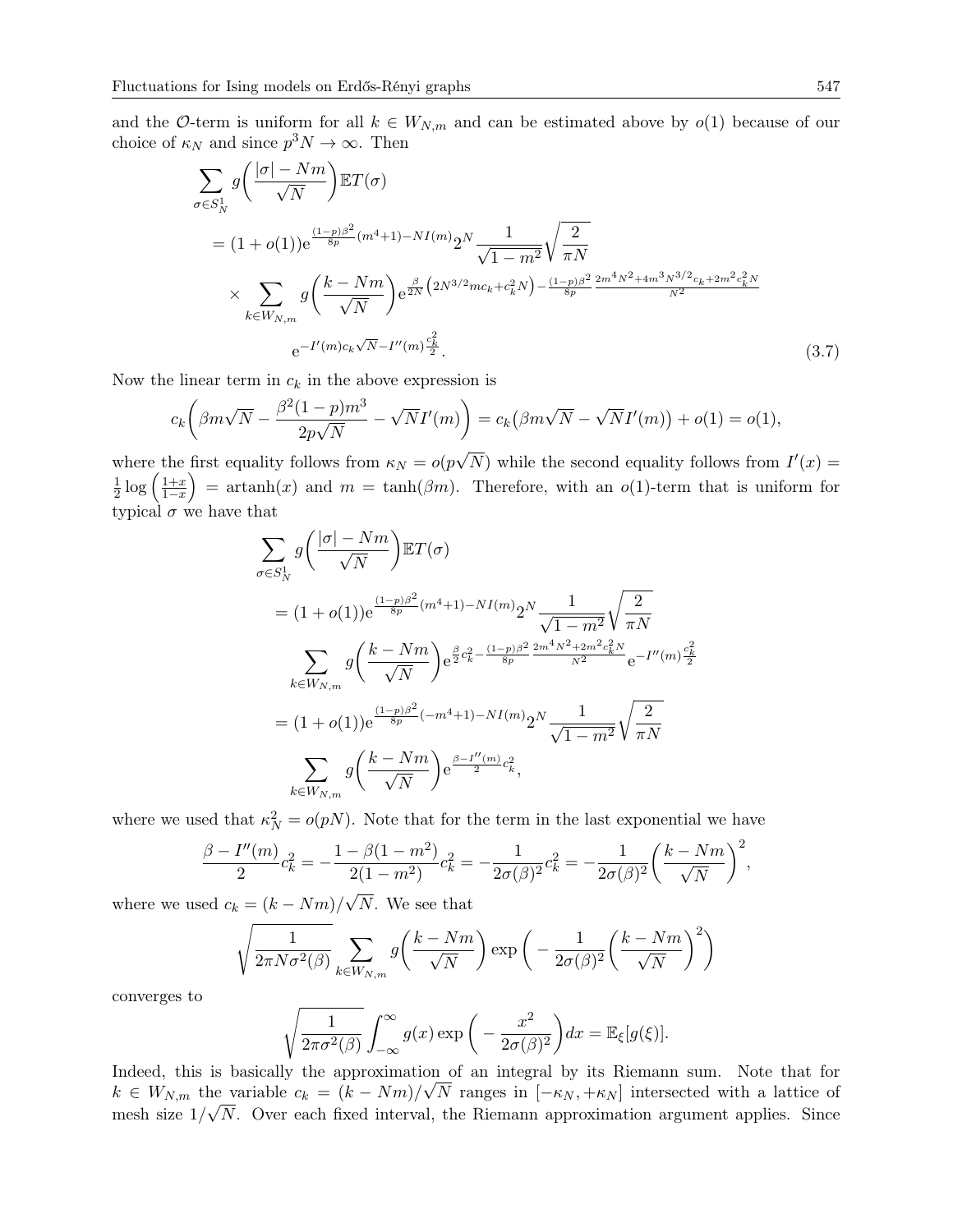$\kappa_N \to \infty$ , we need an additional justification for the applicability of the Riemann approximation over intervals of growing size. Note that

$$
\sqrt{\frac{1}{2\pi\sigma^2(\beta)}}\int_{-\infty}^{\infty}g(x)\exp\bigg(-\frac{x^2}{2\sigma(\beta)^2}\bigg)dx < \infty.
$$

Hence, for all  $\varepsilon > 0$ , there is a compact interval  $I_{\varepsilon}$  such that

$$
\sqrt{\frac{1}{2\pi\sigma^2(\beta)}}\int_{x\notin I_{\varepsilon}}g(x)\exp\bigg(-\frac{x^2}{2\sigma(\beta)^2}\bigg)dx < \varepsilon
$$

as well as

$$
\sqrt{\frac{1}{2\pi N \sigma^2(\beta)}}\sum_{\genfrac{}{}{0pt}{}{k\in W_{N,m}:}{c_k\in I^c_{\varepsilon}}}g\bigg(\frac{k-Nm}{\sqrt{N}}\bigg)\exp\bigg(-\frac{1}{2\sigma(\beta)^2}\bigg(\frac{k-Nm}{\sqrt{N}}\bigg)^2\bigg)<\varepsilon,
$$

where  $I_{\varepsilon}^c$  denotes the complement of  $I_{\varepsilon}$  in  $\mathbb R$ . For the second claim, bound g by its supremum and estimate the remaining sum by the corresponding integral using monotonicity. On the fixed interval  $I_{\varepsilon}$  we have convergence of Riemann sums to Riemann integrals, meaning that for sufficiently large N, the difference between both is at most  $\varepsilon$ . But this means

$$
\left| \sqrt{\frac{1}{2\pi N \sigma^2(\beta)}} \sum_{k \in W_{N,m}} g\left(\frac{k - Nm}{\sqrt{N}}\right) \exp\left(-\frac{1}{2\sigma(\beta)^2} \left(\frac{k - Nm}{\sqrt{N}}\right)^2\right) - \sqrt{\frac{1}{2\pi \sigma^2(\beta)}} \int_{-\infty}^{\infty} g(x) \exp\left(-\frac{x^2}{2\sigma(\beta)^2}\right) dx \right| < 3\varepsilon
$$

for all N sufficiently large.

To prove the proposition, it suffices to show that the atypical spin configurations do not contribute to the asymptotic size of  $\tilde{Z}_N^+(\beta, h, g)$ . Recall that the set of atypical spin configurations is denoted by √

$$
S_N^{1c} := \{ \sigma : \left| |\sigma| - Nm \right| > \sqrt{N} \kappa_N, |\sigma| > 0 \}.
$$

The corresponding set of possible values for  $|\sigma|$  will be called  $W_{N,m}^c$ . We will use the following bound on the binomial coefficient which again is a consequence of Markov's inequality:

<span id="page-11-1"></span><span id="page-11-0"></span>
$$
\left(\frac{N}{\frac{N+k}{2}}\right) \le 2^N e^{-NI\left(\frac{k}{N}\right)}, \qquad |k| \le N. \tag{3.8}
$$

We can use Lemma  $3.1$  in combination with  $(3.8)$  to obtain

$$
\sum_{\sigma \in S_N^{1c}} g\left(\frac{|\sigma| - Nm}{\sqrt{N}}\right) \mathbb{E}T(\sigma)
$$
\n
$$
\leq e^{\frac{(1-p)\beta^2}{8p}(m^4+1)} ||g||_{\infty} \sum_{k \in W_{N,m}^c} e^{\frac{\beta}{2N}(k^2 - m^2N^2) - \frac{(1-p)\beta^2}{8p} \frac{2m^2k^2}{N^2} + o(1)} \left(\frac{N}{\frac{N+k}{2}}\right)
$$
\n
$$
\leq C e^{\frac{(1-p)\beta^2}{8p}(m^4+1)} 2^N \sum_{k \in W_{N,m}^c} e^{\frac{\beta}{2N}(k^2 - m^2N^2) - \frac{(1-p)\beta^2}{8p} \frac{2m^2k^2}{N^2} - NI(\frac{k}{N})}
$$
\n(3.9)

for some constant  $C > 0$ . For the next step again write  $k = Nm + c_k$ √ some constant  $C > 0$ . For the next step again write  $k = Nm + c_k \sqrt{N}$ , this time  $\kappa_N < |c_k| < \sqrt{N}$  $C_m\sqrt{N}$  (the exact value for  $C_m$  depends on m). For the second term in the exponent we obtain the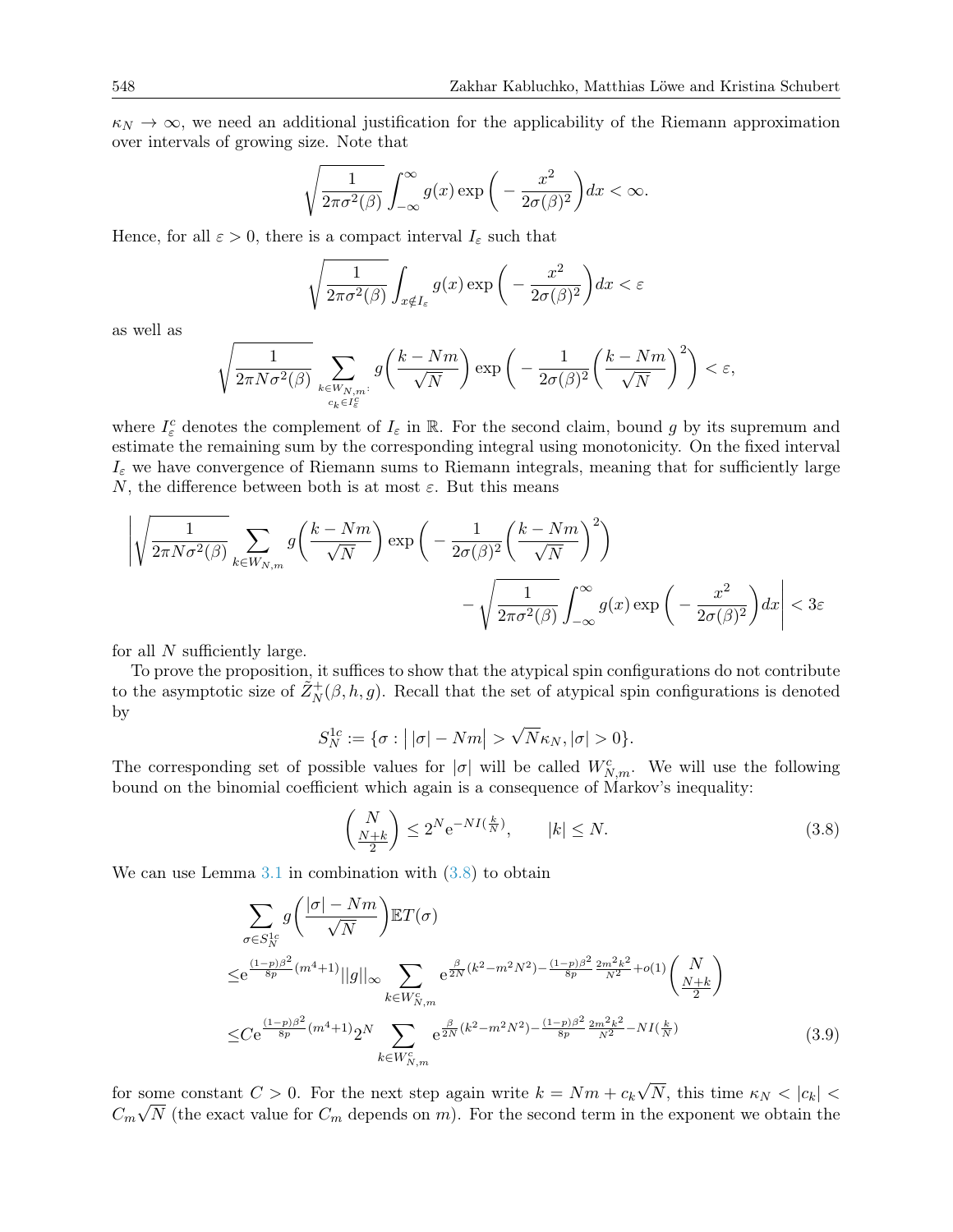estimate

$$
-\frac{(1-p)\beta^2}{8p}\frac{2m^2k^2}{N^2} = -\frac{m^4(1-p)\beta^2}{4p} - \frac{c_k(1-p)\beta^2}{2p\sqrt{N}}m^3 - \frac{c_k^2(1-p)\beta^2}{4pN}m^2
$$
  

$$
\leq -\frac{m^4(1-p)\beta^2}{4p} - \frac{c_k(1-p)\beta^2}{2p\sqrt{N}}m^3.
$$

Inserting this estimate into [\(3.9\)](#page-11-1) leads to

$$
\sum_{\sigma \in S_N^{1c}} g\left(\frac{|\sigma| - Nm}{\sqrt{N}}\right) \mathbb{E}T(\sigma)
$$
\n
$$
\leq C e^{\frac{(1-p)\beta^2}{8p}(m^4+1)} 2^N \sum_{k \in W_{N,m}^c} e^{\frac{\beta}{2N}(k^2 - m^2N^2) - \frac{m^4(1-p)\beta^2}{4p} - \frac{c_k(1-p)\beta^2}{2p\sqrt{N}} m^3 - NI(\frac{k}{N})}.
$$
\n(3.10)

Next observe that from the analysis of the Curie-Weiss model (see [Ellis](#page-25-2) [\(2006\)](#page-25-2) for the large deviations regime and [Eichelsbacher and Löwe](#page-25-14) [\(2004\)](#page-25-14) for the regime of moderate deviations) we know that the function  $\frac{k}{N} \mapsto \frac{\beta}{2N} k^2 - NI(\frac{k}{N})$  $\frac{k}{N}$ ) attains its maximum for  $\frac{k}{N}$  positive at m and that

<span id="page-12-4"></span><span id="page-12-1"></span>
$$
\frac{\beta}{2N}k^2 - NI\left(\frac{k}{N}\right) \le N\left(\frac{\beta}{2}m^2 - I(m)\right) - K_1c_k^2\tag{3.11}
$$

for some sufficiently small constant  $K_1 > 0$ . Moreover,  $c_k^2$  will be at least of order  $\kappa_N^2$ . Hence

$$
\sum_{\sigma \in S_N^{1c}} g\left(\frac{|\sigma| - Nm}{\sqrt{N}}\right) \mathbb{E}T(\sigma)
$$
\n
$$
\leq C e^{\frac{(1-p)\beta^2}{8p}(-m^4+1)} 2^N e^{-NI(m)} \sum_{k \in W_{N,m}^c} e^{-\frac{2c_k(1-p)\beta^2}{4p\sqrt{N}}m^3 - K_1 c_k^2}
$$
\n
$$
\leq C e^{\frac{(1-p)\beta^2}{8p}(-m^4+1)} 2^N e^{-NI(m)} \sum_{k \in W_{N,m}^c} e^{-K_2 c_k^2}
$$
\n(3.12)

for some other constant  $K_2 > 0$ . We used that  $c_k/(p)$ √  $\overline{N}) = c_k^2/(c_k p)$ √ N) with  $c_k p$ √  $N \to \infty$  in the denominator.

Now  $c_k^2 \geq \kappa_N^2 \geq N^{1/10}$  and the sum contains at most N summands, which yields

<span id="page-12-3"></span><span id="page-12-2"></span>
$$
\lim_{N \to \infty} \sum_{k \in W_{N,m}^c} e^{-K_2 \kappa_N^2} = 0.
$$
\n(3.13)

This shows that the contribution of the spin configurations in  $S_N^{1c}$  is negligible and therefore proves the proposition.

In the next step we will control the variance of  $\tilde{Z}_N^+(\beta, h, g)$  in order to show that it is of smaller order than the squared expectation. This would imply that the quantity  $\tilde{Z}_N^+(\beta,h,g)$  is self-averaging meaning that  $\tilde{Z}_N^+(\beta, h, g)/\mathbb{E}\tilde{Z}_N^+(\beta, h, g)$  converges in probability to 1. Our first step in this direction is

<span id="page-12-0"></span>**Lemma 3.3.** For  $h = 0$ ,  $\beta > 1$ , all  $p = p(N)$  such that  $p^3N \to \infty$ , and all  $\sigma, \tau \in \{-1, +1\}^N$  we have

$$
\mathbb{E}(T(\sigma)T(\tau)) = \exp(N^2b_0 + b_1|\sigma|^2 + b_2|\tau|^2 + b_{12}|\sigma\tau|^2),
$$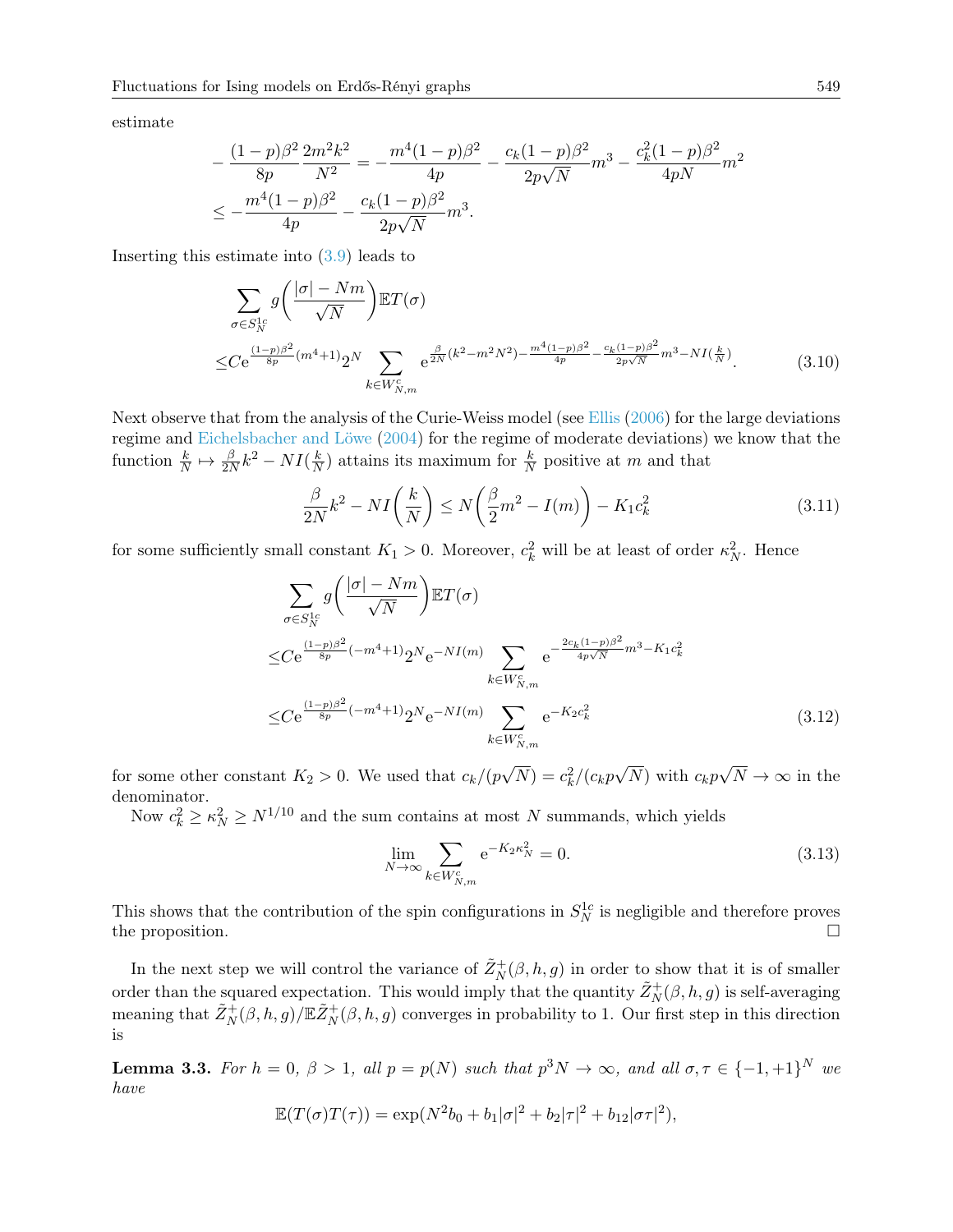where

$$
b_0 = -2(m^2p)\gamma + (p + 2m^4p - p^2 - 2m^4p^2)\gamma^2 + \mathcal{O}(p\gamma^3),
$$
  
\n
$$
b_1 = b_2 = p\gamma + (-2m^2p + 2m^2p^2)\gamma^2 + \mathcal{O}(p\gamma^3),
$$
  
\n
$$
b_{12} = (p - p^2)\gamma^2 + \mathcal{O}(p\gamma^3),
$$

and the O-term is uniform over  $\sigma, \tau \in \{-1, +1\}^N$ . Here, we set

$$
|\sigma\tau| := \sum_{i=1}^N \sigma_i \tau_i.
$$

Proof: We have

$$
\mathbb{E}(T(\sigma)T(\tau)) = \prod_{i,j=1}^N \left(1 - p + pe^{\gamma(\sigma_i \sigma_j + \tau_i \tau_j - 2m^2)}\right) = \exp\left(\sum_{i,j=1}^N f(\sigma_i \sigma_j + \tau_i \tau_j)\right),
$$

where

$$
f(x) = f(x; p, \gamma) = \log(1 - p + p e^{\gamma(x - 2m^2)}) = F(p, \gamma(x - 2m^2)),
$$

and F is given by [\(2.1\)](#page-5-1). Note that for fixed m,  $f(\sigma_i \sigma_j + \tau_i \tau_j)$  is a function of the arguments  $x_1 = \sigma_i \sigma_j$ and  $x_2 = \tau_i \tau_j$ , where  $x_1$  and  $x_2$  take values in  $\{\pm 1\}$ . Hence, for these values of  $x_1$  and  $x_2$ , we can write

$$
f(x_1 + x_2) = b_0 + b_1x_1 + b_2x_2 + b_{12}x_1x_2,
$$

where the coefficients are given by

$$
b_0 = \frac{f(2) + f(-2) + 2f(0)}{4},
$$
  
\n
$$
b_{12} = \frac{f(2) + f(-2) - 2f(0)}{4},
$$
  
\n
$$
b_1 = b_2 = \frac{f(2) - f(-2)}{4}.
$$

The representation of the coefficients is then an immediate consequence of Corollary [2.2.](#page-5-2) Using  $(2.2)$  the lemma is proved.

From here we start to estimate the variance of  $\tilde{Z}_N^+(\beta, h, g)$ .

<span id="page-13-0"></span>**Proposition 3.4.** For  $h = 0$ ,  $\beta > 1$ , all  $p = p(N)$  such that  $p^3N \to \infty$ , and all  $g \in C^b(\mathbb{R})$ ,  $g \ge 0$ ,  $g \not\equiv 0$  we have that

$$
\mathbb{V}(\tilde{Z}_N^+(\beta,h,g)) = o\Big(\mathbb{E}^2[\tilde{Z}_N^+(\beta,h,g)]\Big).
$$

Proof: Obviously,

$$
\mathbb{V}(\tilde{Z}_N^+(\beta,h,g)) = \mathbb{E}\bigg[\bigg(\tilde{Z}_N^+(\beta,h,g)\bigg)^2\bigg] - \mathbb{E}^2[\tilde{Z}_N^+(\beta,h,g)].
$$

The asymptotics of the second term on the right is already known from Proposition [3.2.](#page-8-0) Our aim is to show that the first term satisfies

$$
\mathbb{E}\bigg[\Big(\tilde{Z}_N^+(\beta,h,g)\Big)^2\bigg] \leq (1+o(1))\mathbb{E}^2[\tilde{Z}_N^+(\beta,h,g)].
$$

Since the variance cannot become negative, this would imply the assertion. Introduce the set of typical pairs of spin configurations

$$
S_N^2 := \{(\sigma,\tau): |\sigma|, |\tau| \in W_{N,m}, \big| |\sigma\tau| - Nm^2 \big| \le C'\sqrt{N}\kappa_N\},
$$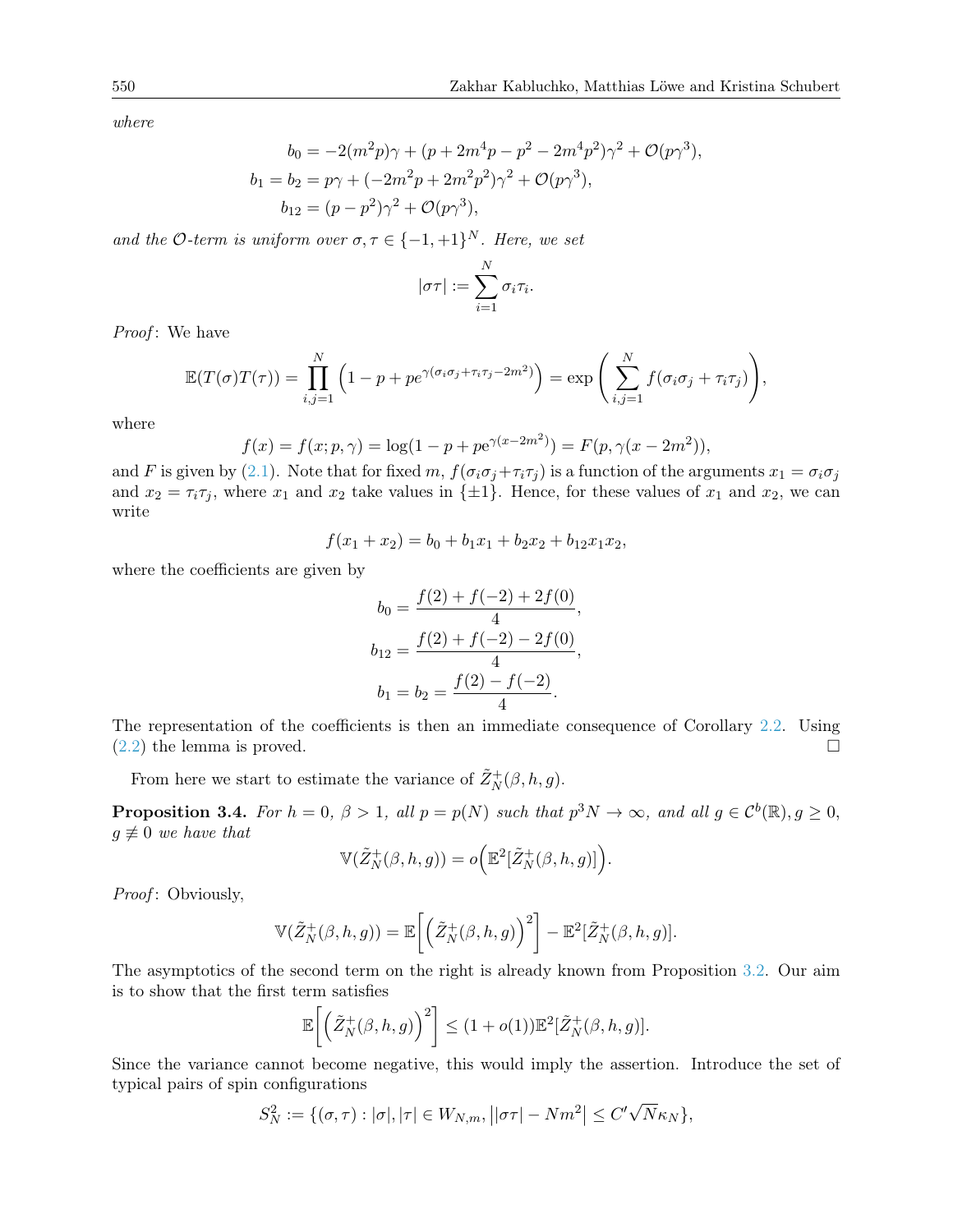where  $W_{N,m}$  is defined as in [\(3.4\)](#page-8-1), C' is a constant to be specified below, and we recall that  $|\sigma\tau| := \sum_{i=1}^N \sigma_i \tau_i$ . The pairs of spin configurations  $(\sigma, \tau)$  that are not in  $S_N^2$  will be called atypical. The set of atypical pairs  $(\sigma, \tau)$  that satisfy  $|\sigma| > 0$ ,  $|\tau| > 0$  will be denoted by  $S_N^{2c}$ . We split  $\mathbb{E}[(\tilde{Z}_N^+(\beta,h,g))^2]$  into the contribution of typical and atypical pairs of spin configurations as follows:

$$
\mathbb{E}\left[\left(\tilde{Z}_{N}^{+}(\beta,h,g)\right)^{2}\right] = \sum_{\substack{(\sigma,\tau)\in\{\pm 1\}^{N}\times\{\pm 1\}^{N} \\ (\sigma,\tau)\in S_{N}^{2}}} g\left(\frac{|\sigma|-Nm}{\sqrt{N}}\right)g\left(\frac{|\tau|-Nm}{\sqrt{N}}\right)\mathbb{E}(T(\sigma)T(\tau))
$$

$$
= \sum_{(\sigma,\tau)\in S_{N}^{2}} g\left(\frac{|\sigma|-Nm}{\sqrt{N}}\right)g\left(\frac{|\tau|-Nm}{\sqrt{N}}\right)\mathbb{E}(T(\sigma)T(\tau))
$$

$$
+ \sum_{(\sigma,\tau)\in S_{N}^{2c}} g\left(\frac{|\sigma|-Nm}{\sqrt{N}}\right)g\left(\frac{|\tau|-Nm}{\sqrt{N}}\right)\mathbb{E}(T(\sigma)T(\tau)).
$$

Let us first consider the typical spin configurations. Using Lemma [3.3](#page-12-0) we obtain

$$
\sum_{(\sigma,\tau)\in S_N^2} g\left(\frac{|\sigma|-Nm}{\sqrt{N}}\right) g\left(\frac{|\tau|-Nm}{\sqrt{N}}\right) \mathbb{E}(T(\sigma)T(\tau))
$$
\n
$$
= \sum_{(\sigma,\tau)\in S_N^2} g\left(\frac{|\sigma|-Nm}{\sqrt{N}}\right) g\left(\frac{|\tau|-Nm}{\sqrt{N}}\right) e^{-2m^2N^2p\gamma+N^2p(1-p)(2m^4+1)\gamma^2+o(1)}
$$
\n
$$
\times \exp\left((p\gamma+(-2m^2p+2m^2p^2)\gamma^2)(|\sigma|^2+|\tau|^2)+(p-p^2)\gamma^2|\sigma\tau|^2\right)
$$
\n
$$
= e^{\frac{(1-p)\beta^2(1+2m^4)}{4p}+o(1)} \sum_{(\sigma,\tau)\in S_N^2} g\left(\frac{|\sigma|-Nm}{\sqrt{N}}\right) g\left(\frac{|\tau|-Nm}{\sqrt{N}}\right)
$$
\n
$$
\times e^{\frac{\beta}{2N}\left((|\sigma|^2-m^2N^2)+(|\tau|^2-m^2N^2)\right)-\frac{(1-p)\beta^2}{4p}\frac{2m^2(|\sigma|^2+|\tau|^2)}{N^2}+\frac{(1-p)\beta^2}{4N^2}|{\sigma\tau}|^2}.
$$
\n(3.14)

Our first observation is that the term with  $|\sigma\tau|^2$  can be asymptotically replaced by a term not depending on  $\sigma$  and  $\tau$ . Indeed, for  $(\sigma, \tau) \in S_N^2$  we have that

<span id="page-14-0"></span>
$$
\frac{(1-p)\beta^2}{4N^2p}|\sigma\tau|^2 = \frac{(1-p)\beta^2m^4}{4p} + o(1)
$$

because  $\kappa_N = o(pN)$ . Our second observation is that the same can be done for the term involving  $|\sigma|^2 + |\tau|^2$  since

$$
\frac{(1-p)\beta^2}{4p}\frac{2m^2(|\sigma|^2+|\tau|^2)}{N^2}=\frac{(1-p)\beta^2}{4p}\frac{2m^2\cdot 2N^2m^2}{N^2}+o(1)=\frac{(1-p)\beta^2m^4}{p}+o(1),
$$

where we used that  $\kappa_N = o(p)$ √ N). Overall, we get

$$
\sum_{\substack{(\sigma,\tau)\in S_N^2\\=\mathrm{e}^{\frac{(1-p)\beta^2(1-m^4)}{4p}+o(1)}}} g\left(\frac{|\tau|-Nm}{\sqrt{N}}\right) \mathbb{E}(T(\sigma)T(\tau))
$$
\n
$$
=\mathrm{e}^{\frac{(1-p)\beta^2(1-m^4)}{4p}+o(1)} \sum_{(\sigma,\tau)\in S_N^2} g\left(\frac{|\sigma|-Nm}{\sqrt{N}}\right) g\left(\frac{|\tau|-Nm}{\sqrt{N}}\right) \mathrm{e}^{\frac{\beta}{2N}\left((|\sigma|^2-m^2N^2)+(|\tau|^2-m^2N^2)\right)}.
$$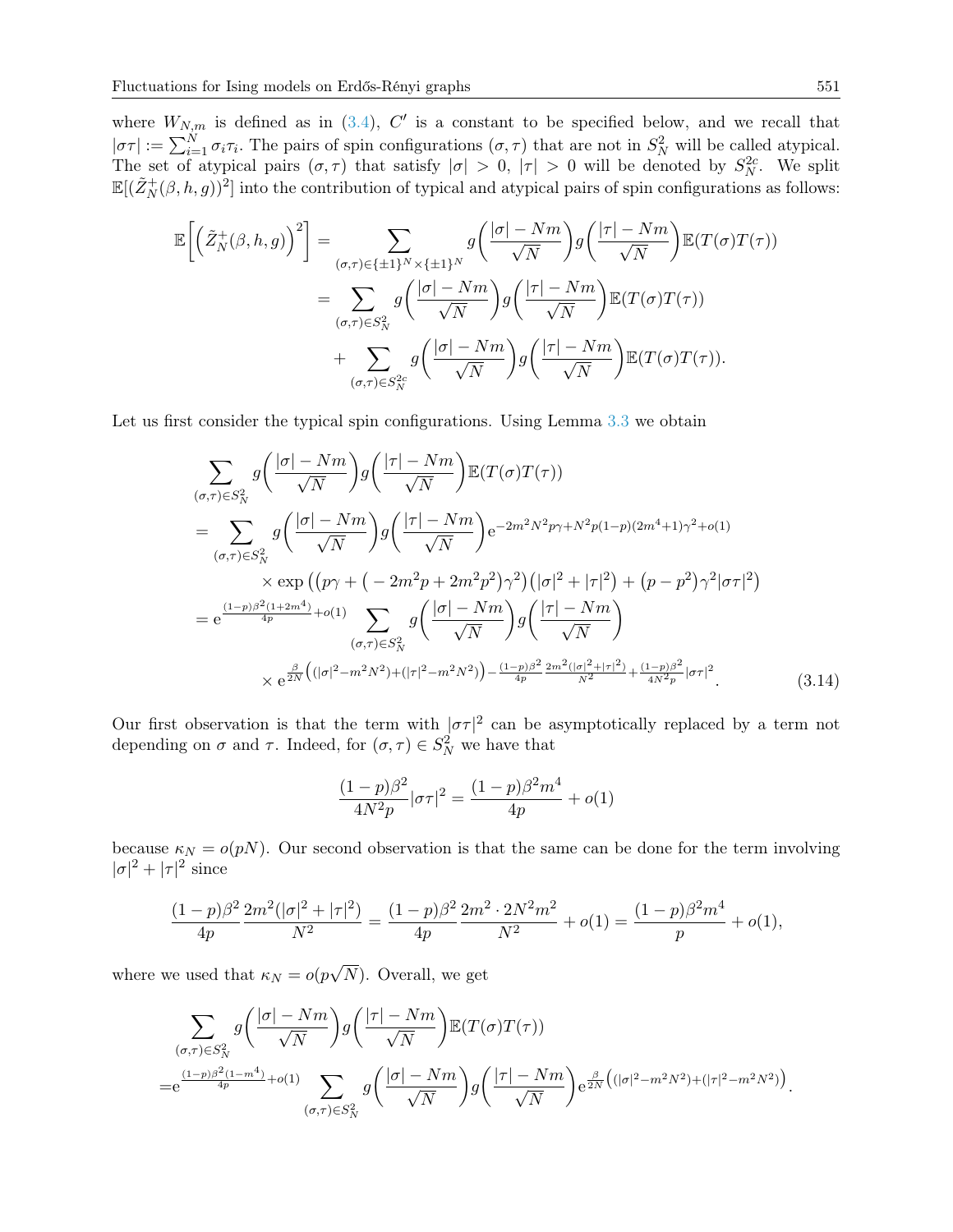Now we have the upper estimate

$$
\sum_{(\sigma,\tau)\in S_N^2} g\left(\frac{|\sigma|-Nm}{\sqrt{N}}\right) g\left(\frac{|\tau|-Nm}{\sqrt{N}}\right) \mathbb{E}(T(\sigma)T(\tau))
$$
\n
$$
\leq e^{\frac{(1-p)\beta^2(1-m^4)}{4p} + o(1)} \sum_{(\sigma,\tau)\in S_N^1 \times S_N^1} g\left(\frac{|\sigma|-Nm}{\sqrt{N}}\right) g\left(\frac{|\tau|-Nm}{\sqrt{N}}\right)
$$
\n
$$
\times e^{\frac{\beta}{2N} \left((|\sigma|^2 - m^2N^2) + (|\tau|^2 - m^2N^2)\right)}
$$
\n
$$
\leq e^{\frac{(1-p)\beta^2(1-m^4)}{4p} + o(1)} \left(\sum_{\sigma\in S_N^1} g\left(\frac{|\sigma|-Nm}{\sqrt{N}}\right) e^{\frac{\beta}{2N}(|\sigma|^2 - m^2N^2)}\right)^2.
$$

To justify the inequality, observe that in the first line we sum over a smaller set of pairs  $(\sigma, \tau)$ because  $S_N^2$  involves an additional constraint on  $|\sigma\tau|$ , and recall that  $g \ge 0$ .

Now we proceed similarly to the proof of Proposition [3.2.](#page-8-0) Indeed, in the same way we prove that

$$
\sum_{\sigma \in S_N^1} g\left(\frac{|\sigma| - Nm}{\sqrt{N}}\right) e^{\frac{\beta}{2N}(|\sigma|^2 - m^2 N^2)} = e^{-NI(m)} 2^{N+1} \frac{1 + o(1)}{\sqrt{1 - m^2}} \sigma(\beta) \mathbb{E}_{\xi}[g(\xi)].
$$

This, together with the statement of Proposition [3.2](#page-8-0) shows that

$$
\sum_{(\sigma,\tau)\in S_N^2} g\bigg(\frac{|\sigma|-Nm}{\sqrt{N}}\bigg)g\bigg(\frac{|\tau|-Nm}{\sqrt{N}}\bigg)\mathbb{E}(T(\sigma)T(\tau))\leq (1+o(1))\bigg(\mathbb{E}\tilde{Z}_N^+(\beta,h,g)\bigg)^2.
$$

We will now show that the contribution of the atypical spins to the variance of  $\tilde{Z}_N^+(\beta, h, g)$  is negligible. We need to show that

$$
\sum_{(\sigma,\tau)\in S_N^{2c}} g\bigg(\frac{|\sigma|-Nm}{\sqrt{N}}\bigg)g\bigg(\frac{|\tau|-Nm}{\sqrt{N}}\bigg)\mathbb{E}(T(\sigma)T(\tau))=o\bigg(\Big(\mathbb{E}\tilde{Z}_N^+(\beta,h,g)\Big)^2\bigg).
$$

Note that the pairs of spin configurations  $(\sigma, \tau) \in S_N^{2c}$  either satisfy

 $| |\sigma| - Nm | >$ √  $\overline{N}\kappa_N$  or,  $||\tau| - Nm|| >$ √  $\frac{\sqrt{N}}{N}\kappa_N$  or,  $|\sigma\tau| - Nm^2| > C'\sqrt{N}$  $N\kappa_N.$ 

In the case when

$$
| |\sigma| - Nm | > \sqrt{N} \kappa_N \text{ or } | |\tau| - Nm | > \sqrt{N} \kappa_N
$$

we can proceed similarly as in the proof of Proposition [3.2.](#page-8-0) For concreteness, let us assume that we consider the situation where  $||\sigma| - Nm| > \sqrt{N\kappa_N}$  and  $\tau$  is arbitrary and let us denote the corresponding set of spin configurations by  $S_{N,A}^{2c}$ . Then, starting from [\(3.14\)](#page-14-0), we estimate

$$
\sum_{(\sigma,\tau)\in S_{N,A}^{2c}} g\left(\frac{|\sigma|-Nm}{\sqrt{N}}\right) g\left(\frac{|\tau|-Nm}{\sqrt{N}}\right) \mathbb{E}(T(\sigma)T(\tau))
$$
\n
$$
\leq e^{\frac{(1-p)\beta^2(1+2m^4)}{4p}+o(1)} \|g\|_{\infty} \sum_{(\sigma,\tau)\in S_{N,A}^{2c}} g\left(\frac{|\tau|-Nm}{\sqrt{N}}\right) e^{\frac{\beta}{2N}((|\sigma|^2-m^2N^2)+(|\tau|^2-m^2N^2))}
$$
\n
$$
\times e^{-\frac{(1-p)\beta^2}{4p} \frac{2m^2(|\sigma|^2+|\tau|^2)}{N^2}+\frac{(1-p)\beta^2}{4N^2}|\sigma\tau|^2}
$$
\n
$$
\leq e^{\frac{(1-p)\beta^2(2+2m^4)}{4p}+o(1)} \|g\|_{\infty} \sum_{(\sigma,\tau)\in S_{N,A}^{2c}} g\left(\frac{|\tau|-Nm}{\sqrt{N}}\right) e^{\frac{\beta}{2N}((|\sigma|^2-m^2N^2)+(|\tau|^2-m^2N^2))}
$$
\n
$$
\times e^{-\frac{(1-p)\beta^2}{4p} \frac{2m^2(|\sigma|^2+|\tau|^2)}{N^2}}
$$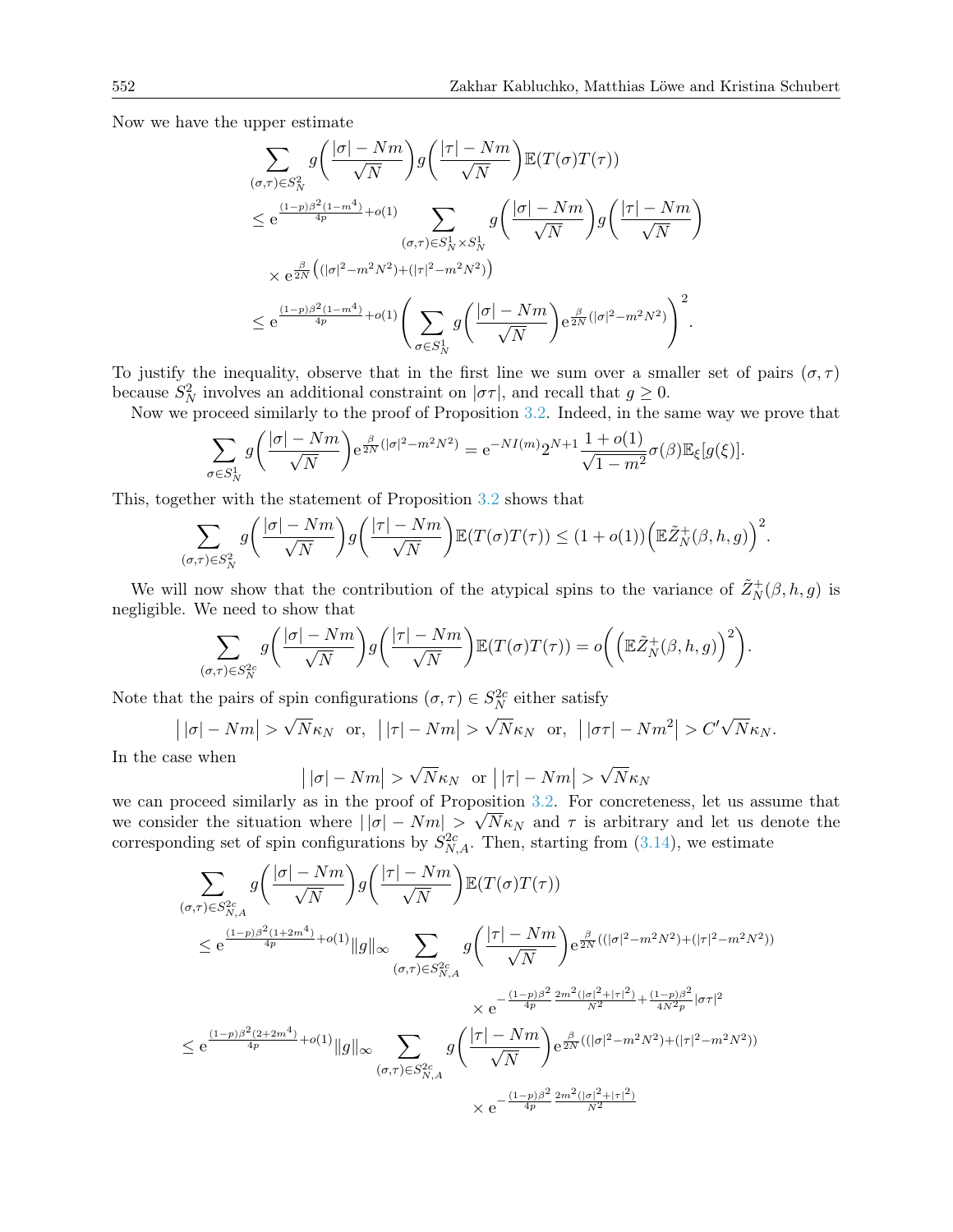because 
$$
\frac{(1-p)\beta^2}{4N^2p} |\sigma\tau|^2 \le \frac{(1-p)\beta^2}{4p}
$$
. Thus  
\n
$$
\sum_{(\sigma,\tau)\in S_{N,A}^2} g\left(\frac{|\sigma|-Nm}{\sqrt{N}}\right) g\left(\frac{|\tau|-Nm}{\sqrt{N}}\right) \mathbb{E}(T(\sigma)T(\tau))
$$
\n
$$
\le e^{\frac{(1-p)\beta^2(2+2m^4)}{4p}+o(1)} ||g||_{\infty}
$$
\n
$$
\times \sum_{(k,l): \atop |k-Nm|> \sqrt{N}\kappa_N} g\left(\frac{l-Nm}{\sqrt{N}}\right) e^{\frac{\beta}{2N}((k^2-m^2N^2)+(l^2-m^2N^2)) - \frac{(1-p)\beta^2}{4p} \frac{2m^2(k^2+l^2)}{N^2}} \binom{N}{\frac{N+k}{2}} \binom{N}{\frac{N+l}{2}}
$$
\n
$$
\le e^{\frac{(1-p)\beta^2(2+2m^4)}{4p}} 2^N ||g||_{\infty} \sum_{k:|k-Nm|> \sqrt{N}\kappa_N} e^{\frac{\beta}{2N}(k^2-m^2N^2) - \frac{(1-p)\beta^2}{4p} \frac{2m^2k^2}{N^2} - NI\left(\frac{k}{N}\right)}
$$
\n
$$
\times \sum_{l} g\left(\frac{l-Nm}{\sqrt{N}}\right) e^{\frac{\beta}{2N}(l^2-m^2N^2) - \frac{(1-p)\beta^2}{4p} \frac{2m^2l^2}{N^2}} \binom{N}{\frac{N+l}{2}}
$$

where the last step follows from

$$
2^{-N} \binom{N}{\frac{N+k}{2}} \le \exp\bigg(-NI\bigg(\frac{k}{N}\bigg)\bigg).
$$

Note that as in Proposition [3.2,](#page-8-0) especially equation [\(3.5\)](#page-9-1) and the following equations we obtain that

$$
e^{\frac{(1-p)\beta^2(2+2m^4)}{4p}} \sum_{l} g\left(\frac{l-Nm}{\sqrt{N}}\right) e^{\frac{\beta}{2N}(l^2 - m^2N^2) - \frac{(1-p)\beta^2}{4p} \frac{2m^2l^2}{N^2}} \left(\frac{N}{\frac{N+l}{2}}\right)
$$
  
=  $(1+o(1))e^{\frac{(1-p)\beta^2}{2p} - NI(m)} 2^{N+1} \frac{1}{\sqrt{1-m^2}} \sigma(\beta) \mathbb{E}_{\xi}[g(\xi)]$   
=  $(1+o(1))e^{\frac{(1-p)\beta^2(3+m^4)}{8p}} \mathbb{E}\tilde{Z}_N^+(\beta, h, g).$ 

This implies that

$$
\sum_{(\sigma,\tau)\in S_{N,A}^{2c}} g\left(\frac{|\sigma|-Nm}{\sqrt{N}}\right)g\left(\frac{|\tau|-Nm}{\sqrt{N}}\right)\mathbb{E}(T(\sigma)T(\tau))
$$
\n
$$
\leq (1+o(1))\mathbb{E}\tilde{Z}_{N}^{+}(\beta,h,g)e^{\frac{(1-p)\beta^{2}(3+m^{4})}{8p}}2^{N}\|g\|_{\infty}\sum_{k:\vert k-Nm\vert>\sqrt{N}\kappa_{N}}e^{\frac{\beta}{2N}(k^{2}-m^{2}N^{2})-\frac{(1-p)\beta^{2}}{4p}\frac{2m^{2}k^{2}}{N^{2}}-NI\left(\frac{k}{N}\right)}
$$
\n
$$
\leq (1+o(1))\mathbb{E}\tilde{Z}_{N}^{+}(\beta,h,g)e^{\frac{(1-p)\beta^{2}(3+m^{4})}{8p}}2^{N}\|g\|_{\infty}\sum_{k:\vert k-Nm\vert>\sqrt{N}\kappa_{N}}e^{\frac{\beta}{2N}(k^{2}-m^{2}N^{2})-NI\left(\frac{k}{N}\right)}.
$$

But following the steps in  $(3.11)$ ,  $(3.12)$ , and  $(3.13)$  we see that

$$
e^{\frac{(1-p)\beta^2(3+m^4)}{8p}} 2^N \sum_{k:|k-Nm| > \sqrt{N}\kappa_N} e^{\frac{\beta}{2N}(k^2-m^2N^2) - NI\left(\frac{k}{N}\right)}
$$
  
\n
$$
= e^{\frac{(1-p)\beta^2(2+2m^4)}{8p}} e^{\frac{(1-p)\beta^2(1-m^4)}{8p}} 2^N \sum_{k:|k-Nm| > \sqrt{N}\kappa_N} e^{\frac{\beta}{2N}(k^2-m^2N^2) - NI\left(\frac{k}{N}\right)}
$$
  
\n
$$
\leq e^{\frac{(1-p)\beta^2(2+2m^4)}{8p}} e^{\frac{(1-p)\beta^2}{8p}(-m^4+1)} 2^N e^{-NI(m)} \sum_{k \in W_{N,m}^c} e^{-K_2 c_k^2}
$$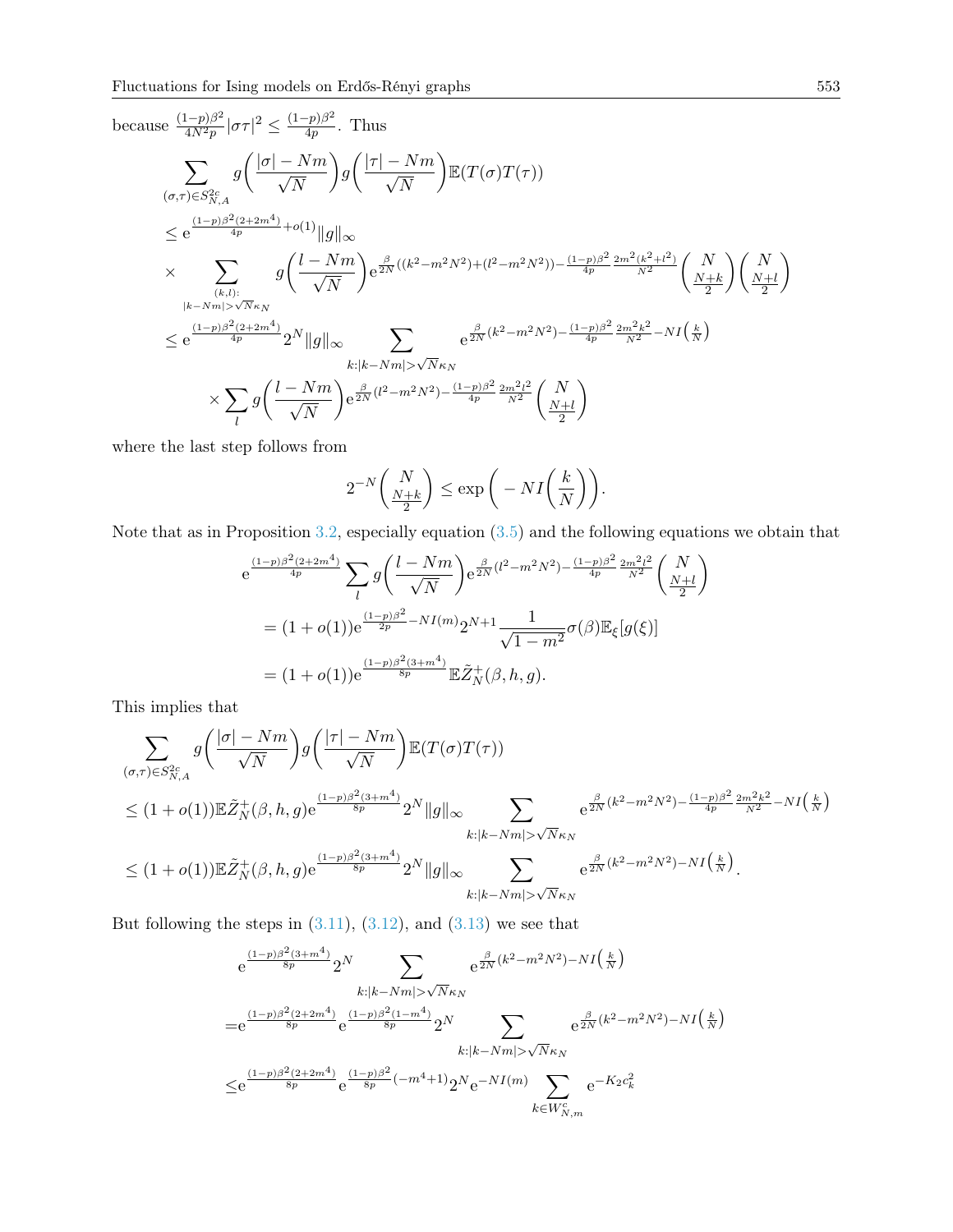with the set  $W_{N,m}^c$  defined as in the proof of Proposition [3.2.](#page-8-0) But

$$
e^{\frac{(1-p)\beta^2(2+2m^4)}{8p}}\sum_{k\in W_{N,m}^c}e^{-K_2c_k^2}\leq Ce^{\frac{(1-p)\beta^2(2+2m^4)}{8p}}e^{-K_2\kappa_N^2}\to 0
$$

because  $\kappa_N^2 p \to \infty$ . Together with Proposition [3.2](#page-8-0) this shows that

$$
\sum_{(\sigma,\tau)\in S_{N,A}^{2c}} g\bigg(\frac{|\sigma|-Nm}{\sqrt{N}}\bigg)g\bigg(\frac{|\tau|-Nm}{\sqrt{N}}\bigg)\mathbb{E}(T(\sigma)T(\tau))=o\bigg(\Big(\mathbb{E}\tilde{Z}_N^+(\beta,h,g)^2\Big)\bigg).
$$

Hence the contribution of the pairs of spin configurations from  $S^{2c}_{N,A}$  is asymptotically negligible.

The contributions of pairs of spin configurations from  $S_{N,B}^{2c}$ , the set where

$$
|\,|\tau| - Nm| > \sqrt{N}\kappa_N
$$

and  $\sigma$  is arbitrary, is bounded in the same way.

It remains to estimate the contribution of the pairs of spin configurations of the set

$$
S_{N,C}^{2c} := \Big\{ (\sigma, \tau) \in S_N^{2c} : ||\sigma| - Nm \Big| \leq \sqrt{N} \kappa_N,
$$

$$
||\tau| - Nm \Big| \leq \sqrt{N} \kappa_N, \Big| |\sigma\tau| - Nm^2 \Big| > C' \sqrt{N} \kappa_N \Big\}.
$$

Let us denote by  $R_{N,C}^{2c}$  the set of possible values  $(k, l, n)$  the vector  $(|\sigma|, |\tau|, |\sigma\tau|)$  can take, when  $(\sigma, \tau) \in S^{2c}_{N,C}$ , formally

$$
R_{N,C}^{2c} := \{(k, l, n) : \exists (\sigma, \tau) \in S_{N,C}^{2c} \text{ with } (k, l, n) = (|\sigma|, |\tau|, |\sigma \tau|)\}.
$$

Moreover, denote by  $V_N(k, l, n)$  the set of pairs

 $(\sigma, \tau) \in {\pm 1}^N \times {\pm 1}^N$  for which  $|\sigma| = k, |\tau| = l$ , and  $|\sigma \tau| = n$ 

and set  $\nu_N(k, l, n) := \#V_N(k, l, n)$ . Note in particular that by the definition of  $|\sigma|, |\tau|$  and  $|\sigma \tau|$  we have

<span id="page-17-0"></span>
$$
-(N+k) \le l+n \le N+k \text{ and } -(N-k) \le l-n \le N-k. \tag{3.15}
$$

In order to treat the corresponding contribution we need to compute the distribution of  $|\sigma\tau|$  in greater detail. We begin by using Lemma [3.3](#page-12-0) again:

$$
\sum_{(\sigma,\tau)\in S_{N,C}^{2c}} g\left(\frac{|\sigma|-Nm}{\sqrt{N}}\right) g\left(\frac{|\tau|-Nm}{\sqrt{N}}\right) \mathbb{E}(T(\sigma)T(\tau))
$$
\n
$$
= e^{\frac{(1-p)\beta^2(1+2m^4)}{4p} + o(1)} \sum_{(\sigma,\tau)\in S_{N,C}^{2c}} g\left(\frac{|\sigma|-Nm}{\sqrt{N}}\right) g\left(\frac{|\tau|-Nm}{\sqrt{N}}\right)
$$
\n
$$
\times e^{\frac{\beta}{2N}((|\sigma|^2-m^2N^2)+(|\tau|^2-m^2N^2)) - \frac{(1-p)\beta^2}{4p} \frac{2m^2(|\sigma|^2+|\tau|^2)}{N^2} + \frac{(1-p)\beta^2}{4N^2p}|\sigma\tau|^2}
$$
\n
$$
= e^{\frac{(1-p)\beta^2(1+2m^4)}{4p} + o(1)} \sum_{(k,l,n)\in R_{N,C}^{2c}} \sum_{(\sigma,\tau)\in V_N(k,l,n)} g\left(\frac{|\sigma|-Nm}{\sqrt{N}}\right) g\left(\frac{|\tau|-Nm}{\sqrt{N}}\right)
$$
\n
$$
\times e^{\frac{\beta}{2N}((|\sigma|^2-m^2N^2)+(|\tau|^2-m^2N^2)) - \frac{(1-p)\beta^2}{4p} \frac{2m^2(|\sigma|^2+|\tau|^2)}{N^2} + \frac{(1-p)\beta^2}{4N^2p}|\sigma\tau|^2}
$$
\n
$$
= e^{\frac{(1-p)\beta^2(1+2m^4)}{4p} + o(1)} \sum_{(k,l,n)\in R_{N,C}^{2c}} g\left(\frac{k-Nm}{\sqrt{N}}\right) g\left(\frac{l-Nm}{\sqrt{N}}\right)
$$
\n
$$
\times e^{\frac{\beta}{2N}((k^2-m^2N^2)+(l^2-m^2N^2)) - \frac{(1-p)\beta^2}{4p} \frac{2m^2(k^2+l^2)}{N^2} + \frac{(1-p)\beta^2}{4N^2p}n^2} \nu_N(k,l,n).
$$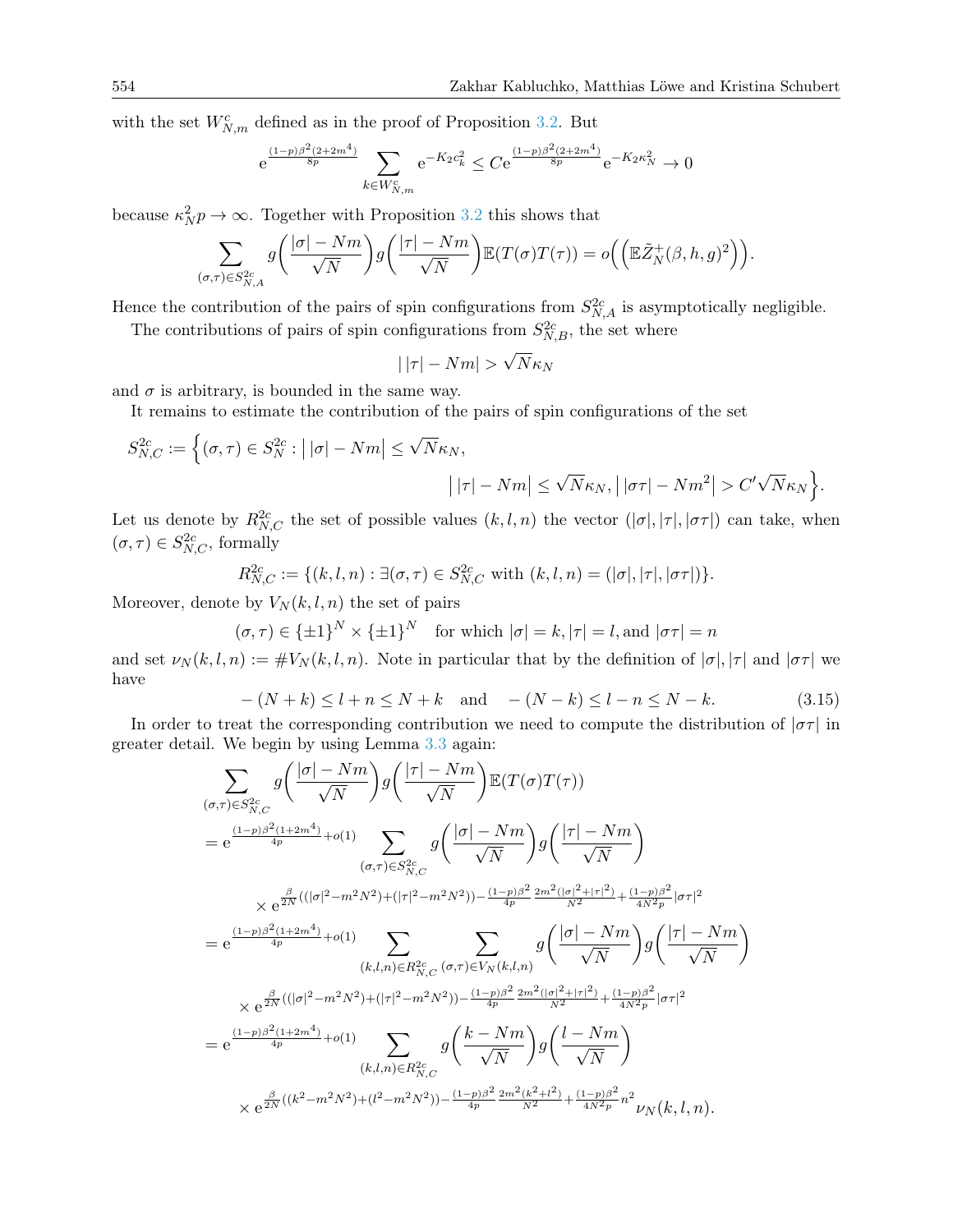As observed in [Kabluchko et al.](#page-26-2) [\(2020\)](#page-26-2)  $\nu_N(k, l, n)$  divided by  $2^{2N}$  is a probability mass function, which can be written in terms of a conditional probability:

$$
2^{-2N} \nu_N(k, l, n) = \mathbb{P}_{\text{unif}}(|\sigma| = k, |\tau| = l, |\sigma \tau| = n)
$$
  
= 
$$
\mathbb{P}_{\text{unif}}(|\sigma \tau| = n | |\sigma| = k, |\tau| = l) \mathbb{P}(|\sigma| = k) \mathbb{P}(|\tau| = l)
$$
  
= 
$$
2^{-N} \left(\frac{N}{\frac{N+k}{2}}\right) 2^{-N} \left(\frac{N}{\frac{N+l}{2}}\right) \mathbb{P}(|\sigma \tau| = n | |\sigma| = k, |\tau| = l).
$$

Here,  $\mathbb{P}_{\text{unif}}$  denotes the probability distribution under which  $(\sigma, \tau)$  is uniformly distributed on  $\{\pm 1\}^N \times {\{\pm 1\}}^N$ . Using the hypergeometric distribution, we can express the conditional probability  $\mathbb{P}(|\sigma\tau| = n | |\sigma| = k, |\tau| = l)$  as the following fraction:

<span id="page-18-0"></span>
$$
\mathbb{P}(|\sigma\tau| = n | |\sigma| = k, |\tau| = l) = \frac{\left(\frac{N+k}{2}\right)\left(\frac{N-k}{2}\right)}{\left(\frac{N+l}{2}\right)}.
$$
\n(3.16)

We will use

$$
cN^{-1/2}2^Ne^{-NI(\frac{k}{N})-\lambda_N(k)}\leq \binom{N}{\frac{N+k}{2}}\leq CN^{-1/2}2^Ne^{-NI(\frac{k}{N})-\lambda_N(k)},\qquad |k|\leq N
$$

for some constants  $c, C > 0$  which was shown in [Kabluchko et al.](#page-26-2) [\(2020\)](#page-26-2), Eqn. (4.11), as a consequence of Stirling's formula. Here

$$
\lambda_N(k) := \frac{1}{2} \log \left( \frac{(N+1)^2 - k^2}{N^2} \right).
$$

With this formula we can treat the binomial coefficients in  $(3.16)$  (where we bound the log-correction in the exponent of the denominator by 0) to obtain

$$
\mathbb{P}(|\sigma\tau| = n | |\sigma| = k, |\tau| = l) \le C \sqrt{\frac{N}{(N+k)(N-k)}}\n\times e^{-N\left(\frac{N+k}{2N}I(\frac{l+n}{N+k}) + \frac{N-k}{2N}I(\frac{l-n}{N-k}) - I(\frac{l}{N})\right) - \lambda} \frac{N+k}{2} (\frac{n+l}{2}) - \lambda \frac{N-k}{2} (\frac{l-n}{2})}
$$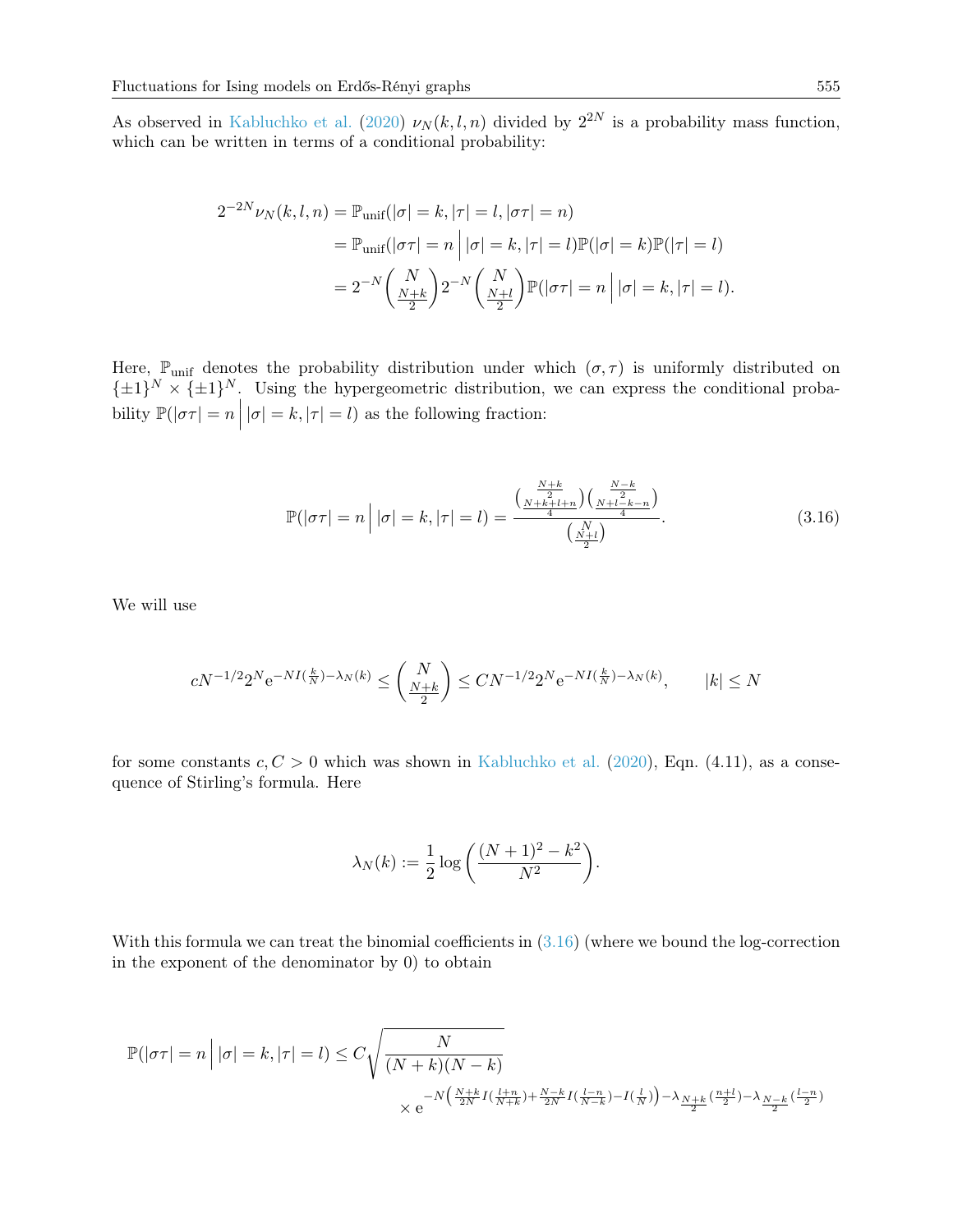for some positive constant C. Note that  $k = N$  or  $l = N$  is excluded by the definition of  $R_{N,C}^{2c}$ . Moreover, on  $R_{N,C}^{2c}$  we have that  $\sqrt{\frac{N}{(N+k)(N-k)}} \leq C/\sqrt{N}$  (again for another  $C > 0$ ). Thus

$$
\sum_{(\sigma,\tau)\in S_{N,C}^{2c}} g\left(\frac{|\sigma|-Nm}{\sqrt{N}}\right) g\left(\frac{|\tau|-Nm}{\sqrt{N}}\right) \mathbb{E}(T(\sigma)T(\tau))
$$
\n
$$
\leq C e^{\frac{(1-p)\beta^2(1+2m^4)}{4p}} \sum_{(k,l,n)\in R_{N,C}^2} g\left(\frac{k-Nm}{\sqrt{N}}\right) g\left(\frac{l-Nm}{\sqrt{N}}\right)
$$
\n
$$
\times e^{\frac{\beta}{2N}\left((k^2-m^2N^2)+(l^2-m^2N^2)\right)-\frac{(1-p)\beta^2}{4p}\frac{2m^2(k^2+l^2)}{N^2}+\frac{(1-p)\beta^2}{4N^2p}n^2}\left(\frac{N}{2}\right)\left(\frac{N}{2}\right)
$$
\n
$$
\times \frac{1}{\sqrt{N}} e^{-N\left(\frac{N+k}{2N}I\left(\frac{l+n}{N+k}\right)+\frac{N-k}{2N}I\left(\frac{l-n}{N-k}\right)-I\left(\frac{l}{N}\right)\right)-\lambda} \frac{N+k}{2} \left(\frac{n+l}{2}\right)-\lambda} \frac{N-k}{2} \left(\frac{l-n}{2}\right)}
$$
\n
$$
= C e^{\frac{(1-p)\beta^2(1+3m^4)}{4p}} \sum_{(k,l,n)\in R_{N,C}^2} g\left(\frac{k-Nm}{\sqrt{N}}\right) g\left(\frac{l-Nm}{\sqrt{N}}\right)
$$
\n
$$
\times e^{\frac{\beta}{2N}\left((k^2-m^2N^2)+(l^2-m^2N^2)\right)-\frac{(1-p)\beta^2}{4p}\frac{2m^2(k^2+l^2)}{N^2}+\frac{(1-p)\beta^2}{4N^2p}(n^2-m^4N^2)\left(\frac{N}{2}\right)\left(\frac{N}{2}\right)}
$$
\n
$$
\times \frac{1}{\sqrt{N}} e^{-N\left(\frac{N+k}{2N}I\left(\frac{l+n}{N+k}\right)+\frac{N-k}{2N}I\left(\frac{l-n}{N-k}\right)-I\left(\frac{l}{N}\right)\right)-\lambda} \frac{N+k}{2} \left(\frac{n+l}{2}\right)-\lambda} \frac{N-k}{2} \left(\frac{l-n}{2}\right)}.
$$

Now, borrowing an idea from [Kabluchko et al.](#page-26-2) [\(2020\)](#page-26-2) we observe that

$$
\frac{l}{N} = \frac{N-k}{2N} \frac{l-n}{N-k} + \frac{N+k}{2N} \frac{l+n}{N+k},
$$

i.e.  $\frac{l}{N}$  is a convex combination of  $\frac{l+n}{N+k}$  and  $\frac{l-n}{N-k}$  with weights  $\frac{N+k}{2N}$  and  $\frac{N-k}{2N}$ , respectively. On the other hand, I is a convex function, and, even more, considering its Taylor expansion

$$
NI(l/N) = \frac{l^2}{2N} + \sum_{j\geq 2} d_{2j} \frac{l^{2j}}{N^{2j-1}}
$$

with positive coefficients  $d_{2j}$  we see that it is a positive linear combination of convex functions. Using that  $d_2 = \frac{1}{2}$  we obtain

$$
-N\left(\frac{N+k}{2N}I\left(\frac{l+n}{N+k}\right) + \frac{N-k}{2N}I\left(\frac{l-n}{N-k}\right) - I\left(\frac{l}{N}\right)\right)
$$
  
=  $-N\left(\frac{N+k}{2N}\sum_{j=1}^{\infty}d_{2j}\left(\frac{l+n}{N+k}\right)^{2j} + \frac{N-k}{2N}\sum_{j=1}^{\infty}d_{2j}\left(\frac{l-n}{N-k}\right)^{2j} - \sum_{j=1}^{\infty}d_{2j}\left(\frac{l}{N}\right)^{2j}\right)$   
 $\leq -\frac{N}{2}\left(\frac{N+k}{2N}\left(\frac{l+n}{N+k}\right)^{2} + \frac{N-k}{2N}\left(\frac{l-n}{N-k}\right)^{2} - \left(\frac{l}{N}\right)^{2}\right)$   
=  $-\frac{1}{2}\frac{(Nn-lk)^{2}}{N(N^{2}-k^{2})} = -\frac{1}{2}\frac{(n-\frac{lk}{N})^{2}}{(N-\frac{k^{2}}{N})},$ 

where for the inequality we used that for each  $j \geq 2$ 

$$
\frac{N+k}{2N}d_{2j}\left(\frac{l+n}{N+k}\right)^{2j} + \frac{N-k}{2N}d_{2j}\left(\frac{l-n}{N-k}\right)^{2j} - d_{2j}\left(\frac{l}{N}\right)^{2j} \ge 0.
$$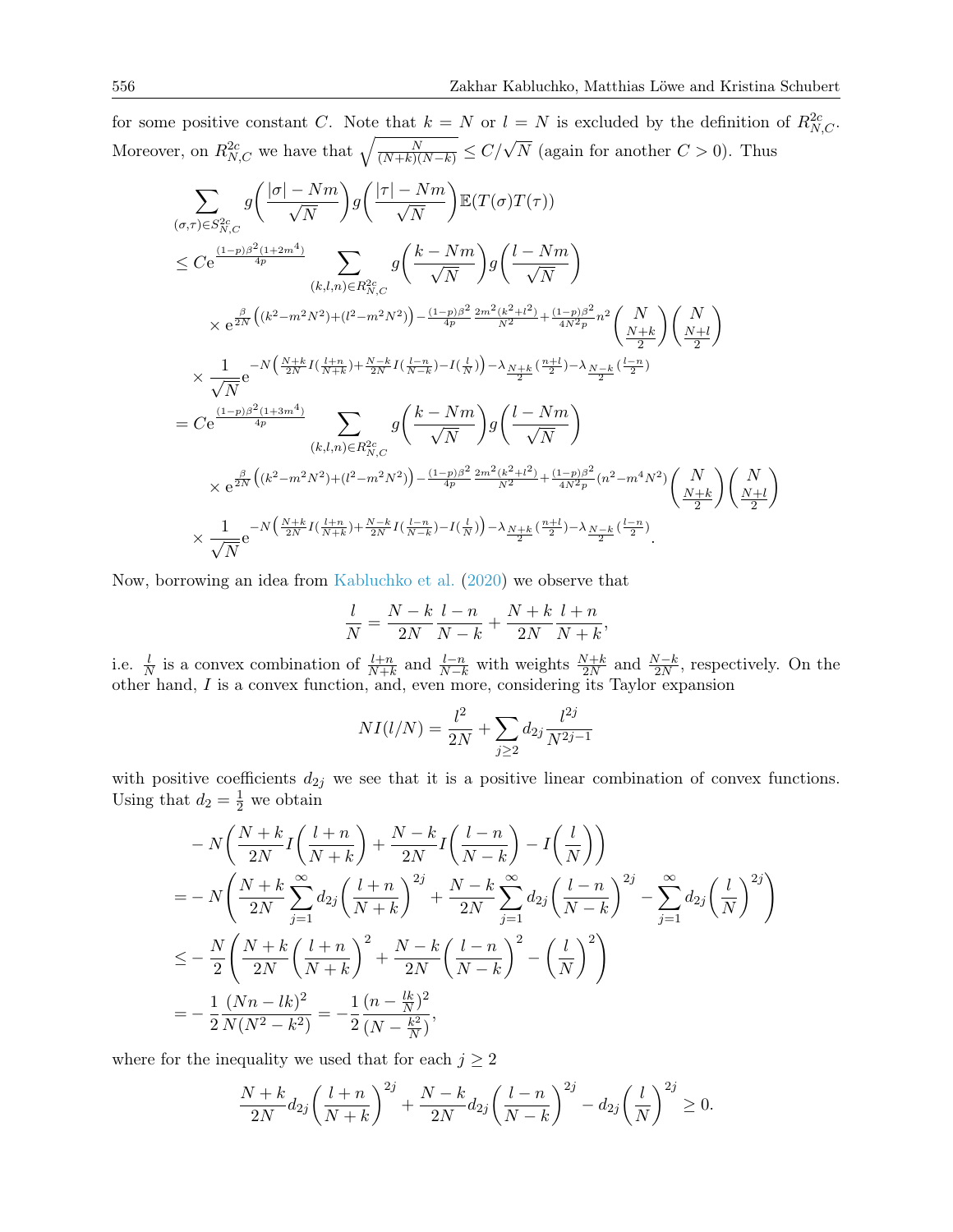Thus

$$
e^{-N\left(\frac{N+k}{2N}I\left(\frac{l+n}{N+k}\right)+\frac{N-k}{2N}I\left(\frac{l-n}{N-k}\right)-I\left(\frac{l}{N}\right)\right)-\lambda_{\frac{N+k}{2}}\left(\frac{n+l}{2}\right)-\lambda_{\frac{N-k}{2}}\left(\frac{l-n}{2}\right)}
$$
  

$$
\leq \exp\left(-\frac{(n-\frac{kl}{N})^2}{2(N-\frac{k^2}{N})}-\lambda_{\frac{N+k}{2}}\left(\frac{n+l}{2}\right)-\lambda_{\frac{N-k}{2}}\left(\frac{l-n}{2}\right)\right)
$$
  

$$
\leq C\exp\left(-\frac{(n-\frac{kl}{N})^2}{2(N-\frac{k^2}{N})}\right).
$$

We used that  $e^{-\lambda} \frac{N+k}{2} \frac{\binom{n+1}{2} - \lambda_{N-k} \binom{l-n}{2}} \leq C$  as by the definition of  $\lambda$  and the lower bounds in [\(3.15\)](#page-17-0)

$$
e^{-\lambda_{\frac{N+k}{2}}(\frac{n+l}{2})} = \left(1 + \frac{1}{2}\frac{n+l}{N+k}\right)^{-\frac{1}{2}} \leq C
$$

and

<span id="page-20-0"></span>
$$
e^{-\lambda_{\frac{N-k}{2}}(\frac{l-n}{2})} = \left(1 + \frac{1}{2}\frac{l-n}{N-k}\right)^{-\frac{1}{2}} \leq C.
$$

Therefore

$$
\sum_{(\sigma,\tau)\in S_{N,C}^{2c}} g\left(\frac{|\sigma|-Nm}{\sqrt{N}}\right) g\left(\frac{|\tau|-Nm}{\sqrt{N}}\right) \mathbb{E}(T(\sigma)T(\tau))
$$
\n
$$
\leq C e^{\frac{(1-p)\beta^2(1+3m^4)}{4p}} \sum_{(k,l,n)\in R_{N,C}^{2c}} g\left(\frac{|\sigma|-Nm}{\sqrt{N}}\right) g\left(\frac{|\tau|-Nm}{\sqrt{N}}\right)
$$
\n
$$
\times e^{\frac{\beta}{2N}((k^2-m^2N^2)+(l^2-m^2N^2))-\frac{(1-p)\beta^2}{4p}\frac{2m^2(k^2+l^2)}{N^2}+\frac{(1-p)\beta^2}{4N^2p}(n^2-m^4N^2)} \left(\frac{N}{\frac{N+k}{2}}\right) \left(\frac{N}{\frac{N+l}{2}}\right)
$$
\n
$$
\times \frac{1}{\sqrt{N}} \exp\left(-\frac{(n-\frac{kl}{N})^2}{2(N-\frac{k^2}{N})}\right).
$$
\n(3.17)

Note that on  $R_{N,C}^{2c}$  we have that  $\frac{kl}{N}$  differs from  $Nm^2$  by at most  $C\sqrt{N}$ by at most  $C\sqrt{N\kappa_N}$  for some constant C. On the other hand, n differs from  $Nm^2$  by at least  $C'\sqrt{N}\kappa_N$  by our definition of  $S_{N,C}^{2c}$ . Choosing  $C' := 2C$  we have that  $|n - \frac{kl}{N}|$  $\frac{k l}{N}$   $\geq C \sqrt{N \kappa_N}$  and hence

$$
\frac{1}{\sqrt{N}}\exp\left(-\frac{(n-\frac{kl}{N})^2}{2(N-\frac{k^2}{N})}\right)\leq \exp\left(-C^2N\kappa_N^2/(2N)\right)=\exp\left(-C^2\kappa_N^2/2\right).
$$

On the other hand,

$$
\frac{(1-p)\beta^2}{4N^2p}(n^2 - m^4N^2) \le K/p
$$

for some constant p. Hence the sum over n on the right hand side of  $(3.17)$  (which contains at most N summands) can be bounded by

$$
N \exp\left(-C^2 \kappa_N^2/2 + \frac{K}{p}\right) = o(1).
$$

The latter is true, since  $\frac{1}{p} = o(\kappa_N^2)$ , because  $p\kappa_N^2 \to \infty$  as  $N \to \infty$  and

$$
N \exp\left(-C^2 \kappa_N^2/2\right) = o(1).
$$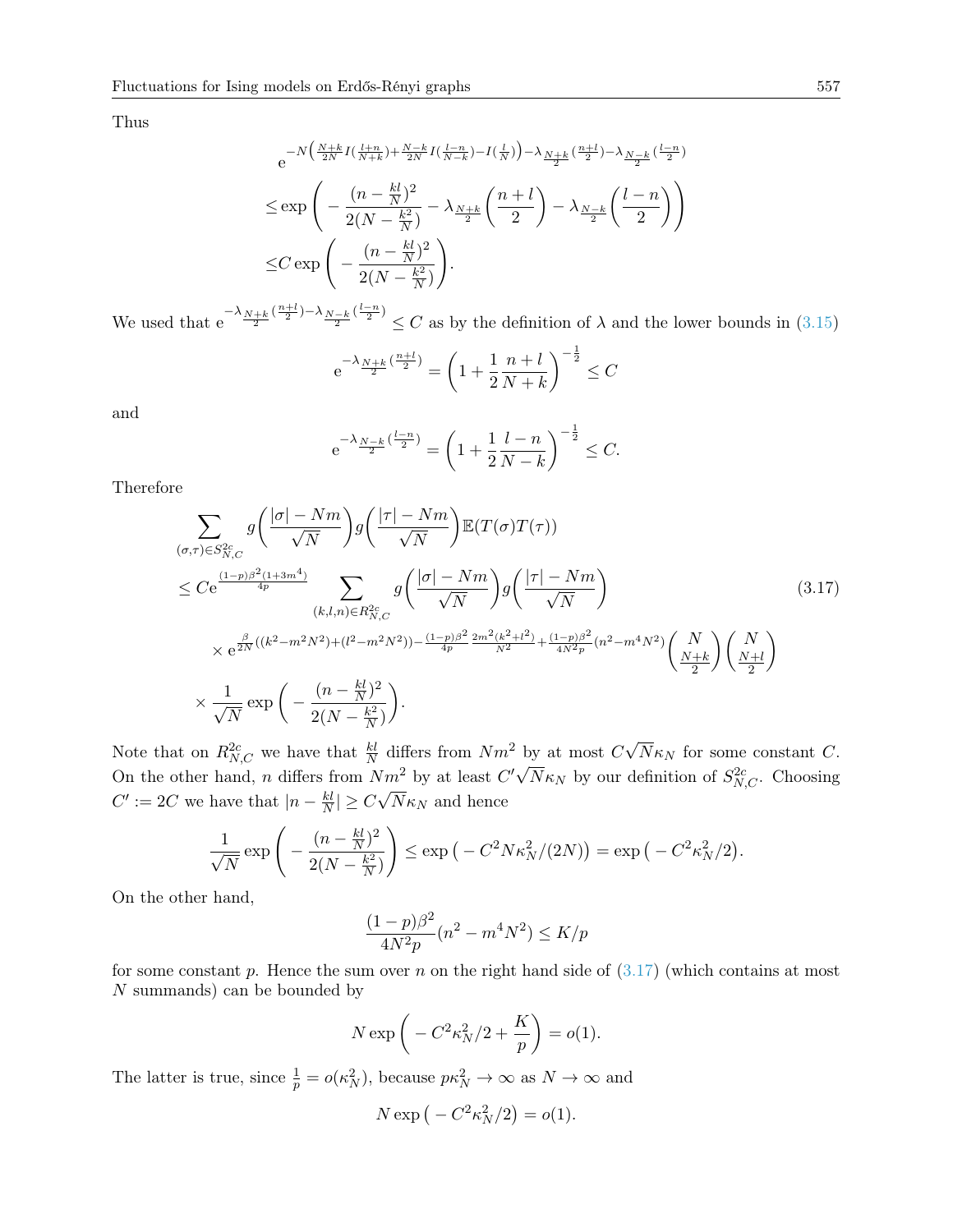Thus we have that

$$
\sum_{(\sigma,\tau)\in S_{N,C}^{2c}} g\left(\frac{|\sigma|-Nm}{\sqrt{N}}\right)g\left(\frac{|\tau|-Nm}{\sqrt{N}}\right) \mathbb{E}(T(\sigma)T(\tau))
$$
\n
$$
\leq o(1) \sum_{k,l\in W_{N,m}} e^{\frac{(1-p)\beta^2(1+3m^4)}{4p}} g\left(\frac{|\sigma|-Nm}{\sqrt{N}}\right)g\left(\frac{|\tau|-Nm}{\sqrt{N}}\right)
$$
\n
$$
\times e^{\frac{\beta}{2N}((k^2-m^2N^2)+(l^2-m^2N^2))-\frac{(1-p)\beta^2}{4p}\frac{2m^2(k^2+l^2)}{N^2}+\frac{(1-p)\beta^2}{4N^2p}(n^2-m^4N^2)}\binom{N}{\frac{N+k}{2}}\binom{N}{\frac{N+l}{2}}.
$$

Following the lines of the proof of Proposition [3.2,](#page-8-0) we see that for  $k, l \in W_{N,m}$  we have

$$
\frac{(1-p)\beta^2}{4p}\frac{2m^2(k^2+l^2)}{N^2} = \frac{(1-p)\beta^2m^4}{p} + o(1).
$$

Hence

$$
\sum_{k,l \in W_{N,m}} e^{\frac{(1-p)\beta^2(1+3m^4)}{4p}} g\left(\frac{|\sigma| - Nm}{\sqrt{N}}\right) g\left(\frac{|\tau| - Nm}{\sqrt{N}}\right)
$$
\n
$$
\times e^{\frac{\beta}{2N}((k^2 - m^2N^2) + (l^2 - m^2N^2)) - \frac{(1-p)\beta^2}{4p} \frac{2m^2(k^2 + l^2)}{N^2}} \binom{N}{\frac{N+k}{2}} \binom{N}{\frac{N+l}{2}}
$$
\n
$$
= \sum_{k,l \in W_{N,m}} e^{\frac{(1-p)\beta^2(1-m^4)}{4p}} g\left(\frac{|\sigma| - Nm}{\sqrt{N}}\right) g\left(\frac{|\tau| - Nm}{\sqrt{N}}\right)
$$
\n
$$
\times e^{\frac{\beta}{2N}((k^2 - m^2N^2) + (l^2 - m^2N^2))} \binom{N}{\frac{N+k}{2}} \binom{N}{\frac{N+l}{2}}
$$

and – as in Proposition [3.2](#page-8-0) – the sum on the right-hand side is bounded above by  $[\mathbb{E} \tilde{Z}_N^+(\beta, h, g)]^2$ . Thus

$$
\sum_{(\sigma,\tau)\in S_{N,C}^{2c}} g\left(\frac{|\sigma|}{\sqrt{N}}\right)g\left(\frac{|\tau|}{\sqrt{N}}\right) \mathbb{E}(T(\sigma)T(\tau)) = o\bigg(\left(\mathbb{E}\tilde{Z}_N^+(\beta,h,g)\right)^2\bigg),
$$

which shows that also the contribution from  $S^{2c}_{N,C}$  is negligible. This finishes the proof.

We are now ready to prove Theorem [1.1.](#page-3-0)

*Proof of Theorem [1.1:](#page-3-0)* Proposition [3.4](#page-13-0) shows that, when  $p^3N \to \infty$ , we have that  $\mathbb{V}(\tilde{Z}_N^+(\beta,h,g)) =$  $o((\mathbb{E} \tilde{Z}_N^+(\beta, h, g))^2)$  for all non-negative  $g \in C_b(\mathbb{R}), g \not\equiv 0$ . This immediately implies

$$
\frac{\tilde Z_N^+(\beta,h,g)}{{\mathbb{E}} \tilde Z_N^+(\beta,h,g)}\to 1
$$

in  $L^2$ , for all non-negative  $g \in C_b(\mathbb{R})$ ,  $g \neq 0$ . By Chebyshev's inequality, this implies that

$$
\frac{\tilde Z_N^+(\beta,h,g)}{{\mathbb{E}} \tilde Z_N^+(\beta,h,g)}\to 1
$$

in probability. Recall from Proposition [3.2](#page-8-0) that

$$
\lim_{N \to \infty} \frac{\mathbb{E} \tilde{Z}_N^+(\beta, h, g)}{e^{\frac{(1-p)\beta^2}{8p}(1-m^4) - NI(m)} 2^{N+1} \frac{1}{\sqrt{1-m^2}} \sigma(\beta) \mathbb{E}_{\xi}[g(\xi)]} = 1.
$$

Arguing in the same way but without the restriction to  $|\sigma| > 0$  we get

<span id="page-21-0"></span>
$$
\frac{\tilde{Z}_N(\beta, h)}{\mathbb{E}\tilde{Z}_N(\beta, h)} \to 1\tag{3.18}
$$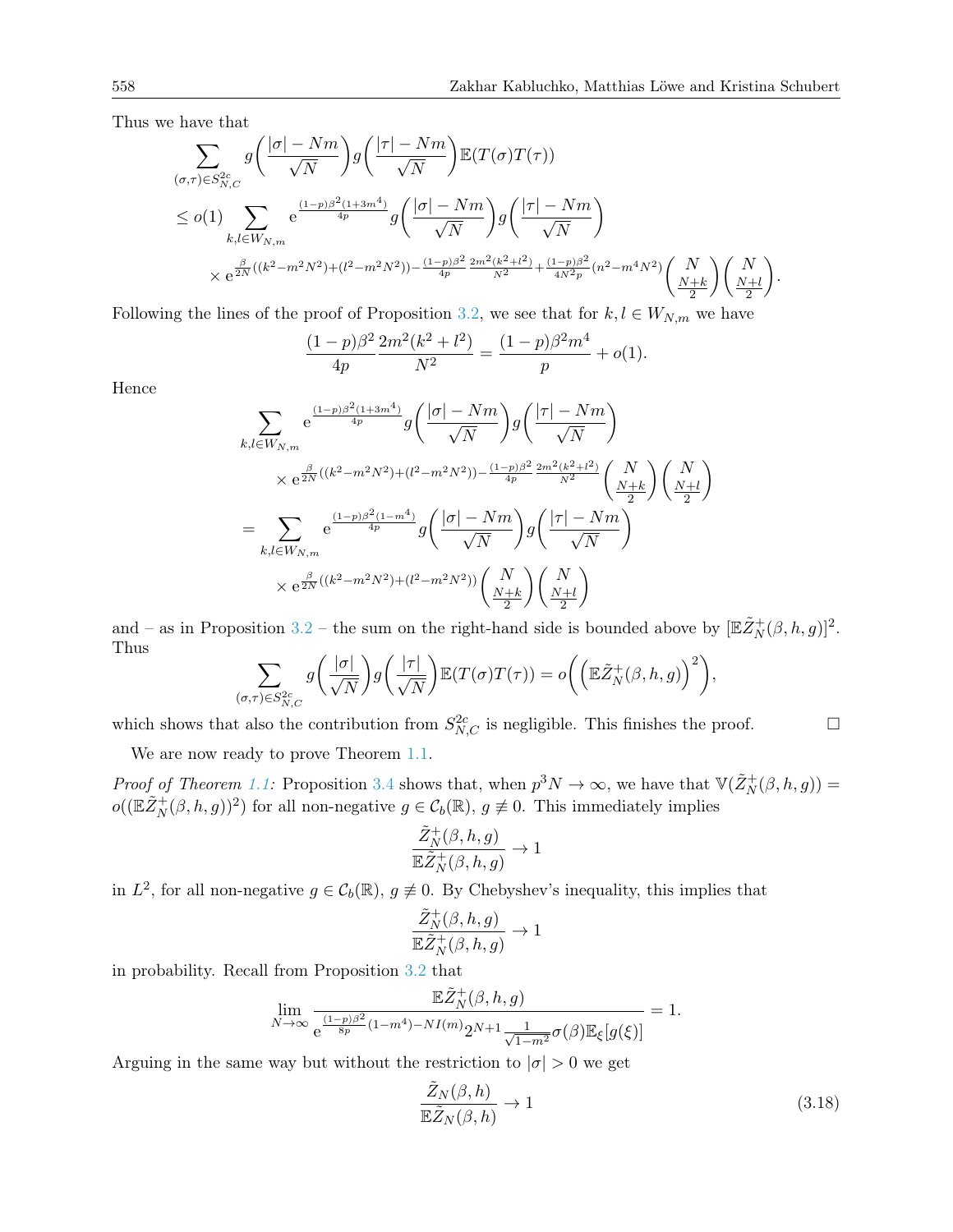in probability and

<span id="page-22-0"></span>
$$
\lim_{N \to \infty} \frac{\mathbb{E}\tilde{Z}_N(\beta, h)}{e^{\frac{(1-p)\beta^2}{8p}(1-m^4) - NI(m)} 2^{N+1} \frac{1}{\sqrt{1-m^2}} \sigma(\beta)} = 2.
$$
\n(3.19)

Note that the limit equals 2 because the summation can be split into two sums over configurations with  $|\sigma| > 0$  and  $|\sigma| \leq 0$  having the same asymptotic behavior.

Recall that for the convergence of the random probability measure  $L_N^+$  $_N^+$  defined in  $(1.7)$  we need to consider its integral against all non-negative  $g \in C_b(\mathbb{R})$ . Moreover recall that, according to [\(3.1\)](#page-6-1) and [\(3.3\)](#page-7-1) we have

$$
\int_0^{+\infty} g(x)L_N^+(dx) = 2\mathbb{E}_{\mu_{\beta,h,N}}\left[g\left(\frac{\sum_{i=1}^N \sigma_i - Nm}{\sqrt{N}}\right)\right] = \frac{\tilde{Z}_N^+(\beta,h,g)}{\frac{1}{2}\tilde{Z}_N(\beta,h)}.
$$

The above claims and Slutsky's lemma yield

<span id="page-22-3"></span>
$$
\lim_{N \to \infty} \int_0^{+\infty} g(x) L_N^+(dx) = \lim_{N \to \infty} \frac{\mathbb{E}\tilde{Z}_N^+(\beta, h, g)}{\frac{1}{2} \mathbb{E}\tilde{Z}_N(\beta, h)} = \mathbb{E}_{\xi}[g(\xi)] \tag{3.20}
$$

in probability, where  $\xi$  denotes a normally distributed random variable with expectation 0 and variance  $\sigma^2(\beta)$ . Hence, we have shown that the measure  $L_N^+$  $_N^+$ , considered as a random element of the space of finite measures, converges in probability to a normal distribution with mean 0 and variance  $\sigma^2(\beta)$ . This is the assertion of Theorem [1.1.](#page-3-0)

### <span id="page-22-2"></span>4. Proof of Theorem [1.3](#page-4-0)

We go through the proof of Theorem [1.1](#page-3-0) and indicate where we need to adjust the arguments. At the beginning of Section [3](#page-6-0) we already defined  $T(\sigma) = T_{\beta,N}(\sigma)$  for  $h = 0$ . Now, in the definition of  $T$  and in the rest of the proof we use

$$
m = m^+(\beta, h)
$$

and set

$$
T(\sigma) := T_{\beta,h,N}(\sigma) := \exp\left(\gamma \sum_{i,j=1}^N \varepsilon_{i,j} \sigma_i \sigma_j - \gamma m^2 \sum_{i,j=1}^N \varepsilon_{i,j} + \beta h \sum_{i=1}^N \sigma_i\right)
$$

and

$$
\tilde{Z}_N(\beta, h, g) := \sum_{\sigma \in \{-1, +1\}^N} g\left(\frac{|\sigma| - Nm}{\sqrt{N}}\right) T(\sigma).
$$

Again, we will suppress the indices  $\beta$ , h and N in  $T_{\beta,h,N}(\sigma)$  in the rest of this section.

In the expansion of  $\mathbb{E}T(\sigma)$ , we get an additional deterministic term  $\exp(\beta h|\sigma|)$ , i.e. we get immediately

**Lemma 4.1.** Assume  $h > 0, \beta > 0$ . Then for all  $\sigma \in \{-1, +1\}^N$  we have

$$
\mathbb{E}T(\sigma) = \exp\left(\frac{\beta}{2N}(|\sigma|^2 - m^2N^2) + \frac{(1-p)\beta^2}{8p^2}\left(m^4 - \frac{2m^2|\sigma|^2}{N^2} + 1\right)\right)\exp(h\beta|\sigma| + o(1))
$$

with an o(1)-term that is uniform over  $\sigma \in \{-1, +1\}^N$ .

The analogue of Proposition [3.2](#page-8-0) now reads as follows.

**Proposition 4.2.** For all  $g \in C^b(\mathbb{R}), g \ge 0, g \ne \emptyset$ ,  $h > 0, \beta > 0$ , and p with  $Np^3 \to \infty$  we have  $\mathbb{E} \tilde{H}$  (*β, h*)

<span id="page-22-1"></span>
$$
\lim_{N \to \infty} \frac{\mathbb{E}Z_N(\beta, h, g)}{e^{\frac{(1-p)\beta^2}{8p}(-m^4+1) - NI(m) + \beta h N m} 2^{N+1} \frac{1}{\sqrt{1-m^2}} \sigma(\beta, h) \mathbb{E}_{\xi}[g(\xi)]} = 1,
$$
\n(4.1)

where  $\xi$  denotes a normally distributed random variable with expectation 0 and variance  $\sigma^2(\beta, h)$ .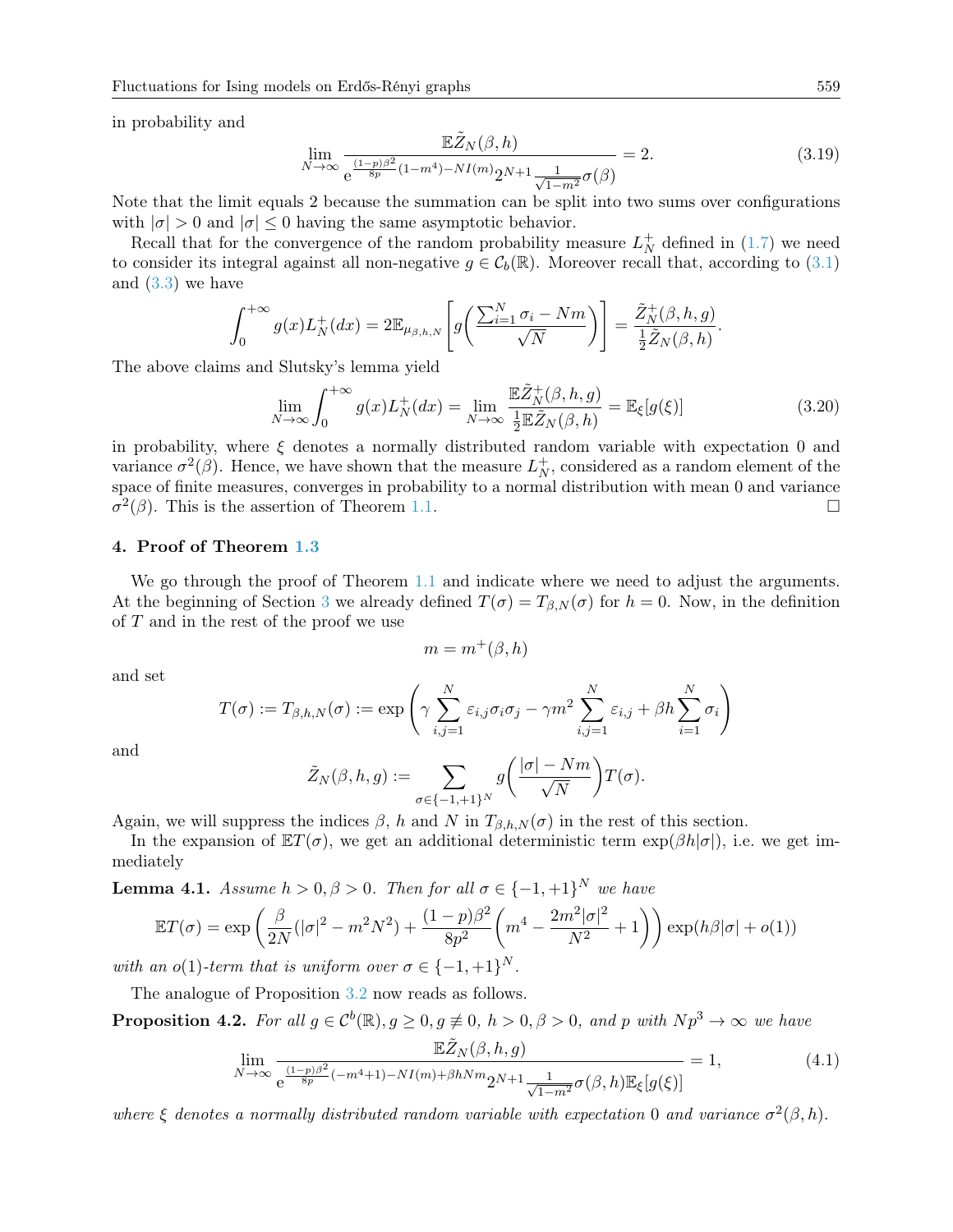*Proof*: We note that, in contrast to the case  $h = 0$ , there is an additional term  $e^{\beta h N m}$  in the denominator in the assertion of the proposition. We proceed as in the proof of Proposition [3.2.](#page-8-0) The main difference is that  $ET(\sigma)$  has an supplementary factor  $e^{\beta h|\sigma|}$ , which results in an extra factor  $e^{\beta h k}$  in [\(3.5\)](#page-9-1). The remaining notation is the same as in the proof of Proposition [3.2.](#page-8-0) Again we use  $\frac{k}{N} = m + \frac{c_k}{\sqrt{N}}$  with  $|c_k| \leq \kappa_N$ , i.e.

$$
e^{\beta hk} = e^{\beta hNm} e^{\beta h\sqrt{N}c_k}.
$$

Instead of  $(3.7)$  we have

$$
\sum_{\sigma \in S_N^1} g\left(\frac{|\sigma| - Nm}{\sqrt{N}}\right) \mathbb{E}T(\sigma)
$$
\n
$$
= (1 + o(1))e^{\frac{(1-p)\beta^2}{8p}(m^4 + 1) - NI(m) + \beta hNm} 2^N \frac{1}{\sqrt{1 - m^2}} \sqrt{\frac{2}{\pi N}}
$$
\n
$$
\times \sum_{k \in W_{N,m}} g\left(\frac{k - Nm}{\sqrt{N}}\right) e^{\frac{\beta}{2N}(2N^{3/2}mc_k + c_k^2 N) - \frac{(1-p)\beta^2}{8p} \frac{2m^4 N^2 + 4m^3 N^{3/2}c_k + 2m^2 c_k^2 N}{N^2} + \beta h\sqrt{N}c_k}
$$
\n
$$
\times e^{-N I'(m) \frac{c_k}{\sqrt{N}} - I''(m) \frac{c_k^2}{2}}.
$$

The linear term in  $c_k$  in the exponent is

$$
c_k \left( \beta m \sqrt{N} - \frac{\beta^2 (1-p) m^3}{2p \sqrt{N}} - \sqrt{N} I'(m) + \beta h \sqrt{N} \right)
$$
  
=  $c_k \left( \beta m \sqrt{N} - \sqrt{N} I'(m) + \beta h \sqrt{N} \right) + o(1)$   
=  $o(1)$ ,

where the first equality follows from the definition of  $\kappa_N$  and  $N p^3 \to \infty$  and the second equality follows from  $m^+(\beta, h) = \tanh(\beta(m^+(\beta, h)+h))$ , which is the defining relation for  $m^+(\beta, h)$ . The rest of the proof for typical spin configurations can remain unchanged, except for the additional factor  $e^{\beta h N m}$ , which now appears in the denominator in the assertion of the proposition. For atypical spin configurations we get again an extra factor  $e^{\beta h k}$  in the expansion of  $\mathbb{E}T(\sigma)$ , i.e. instead of [\(3.10\)](#page-12-4) we arrive at

$$
\sum_{\sigma \in S_N^{1c}} g\left(\frac{|\sigma| - Nm}{\sqrt{N}}\right) \mathbb{E}T(\sigma) \n\leq C||g||_{\infty} e^{\frac{(1-p)\beta^2}{8p}(m^4+1)} 2^N \sum_{\substack{k:\\k^2 \in W_{N,m,0}^c}} e^{\frac{\beta}{2N}(k^2 - m^2N^2) - \frac{m^4(1-p)\beta^2}{4p} - \frac{2c_k(1-p)\beta^2}{4p\sqrt{N}} m^3 - NI(\frac{k}{N})} e^{\beta h k}.
$$

The function  $\frac{k}{N} \mapsto \frac{\beta}{2N}k^2 - NI(\frac{k}{N})$  $\frac{k}{N}$  +  $\beta$ hk attains its maximum in  $m^+(\beta, h)$  and hence

$$
\frac{\beta}{2N}k^2 - NI(\frac{k}{N}) + \beta hk \le N\left(\frac{\beta}{2}m^2 - I(m) + \beta hm\right) - k_1c_k^2,
$$

for some  $k_1 > 0$ . The rest of the proof is completely analogous to the case  $h = 0$ .

In the expansion of  $\mathbb{E}(T(\sigma)T(\tau))$  we get two extra terms, which leads immediately to the following analogue of Lemma [3.3.](#page-12-0)

**Lemma 4.3.** For  $h > 0$ ,  $\beta > 0$ , all  $p = p(N)$  such that  $p^3N \to \infty$  and all  $\sigma, \tau \in \{-1, +1\}^N$  we have

$$
\mathbb{E}(T(\sigma)T(\tau)) = \exp(N^2 b_0 + b_1|\sigma|^2 + b_2|\tau|^2 + b_{12}|\sigma\tau|^2 + h\beta(|\sigma| + |\tau|))
$$

with coefficients  $b_0, b_1, b_2, b_{12}$  given in Lemma [3.3.](#page-12-0)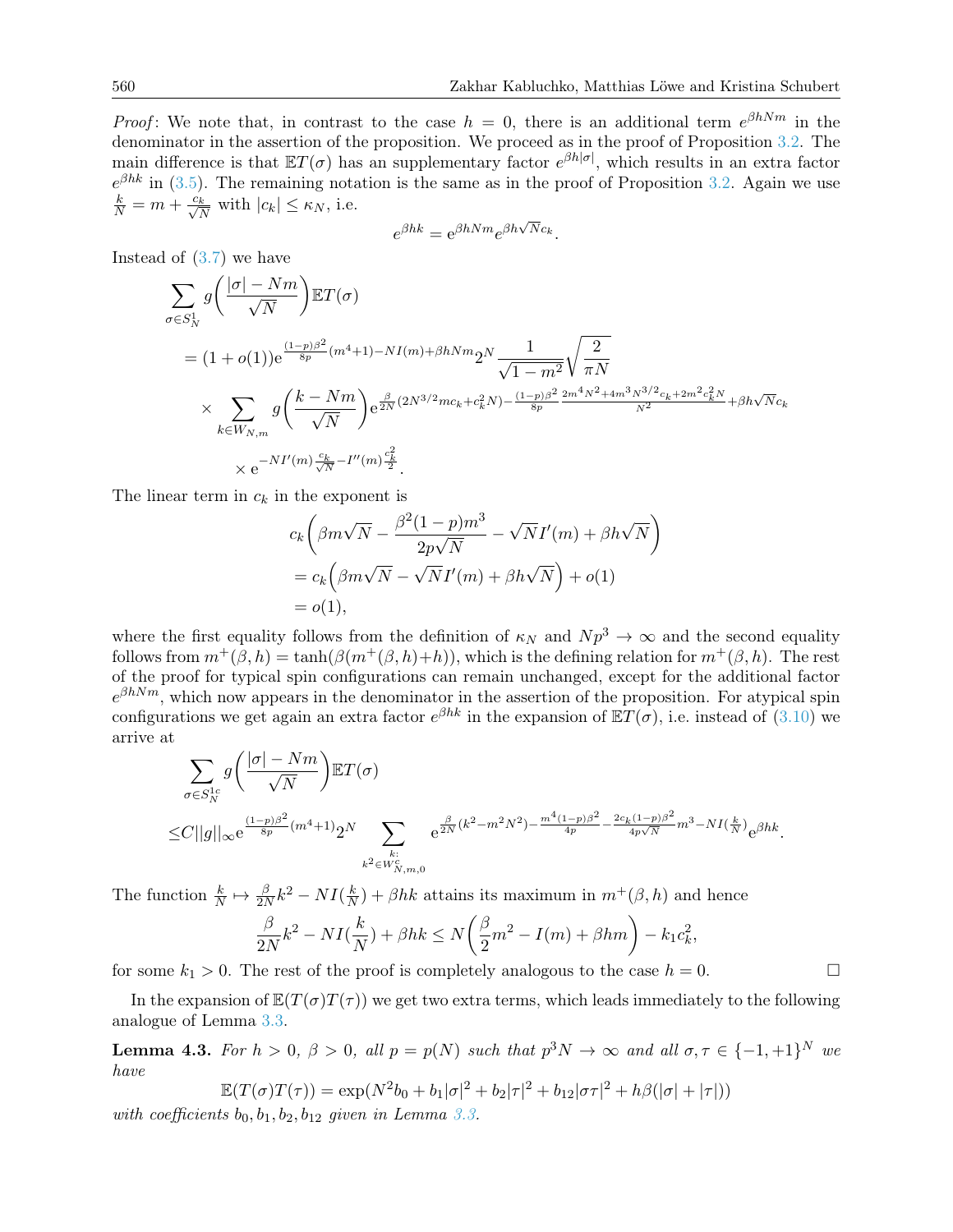The proof of

$$
\mathbb{V}(\tilde{Z}_N(\beta,h,g)) = o\Big(\mathbb{E}^2[\tilde{Z}_N(\beta,h,g)]\Big),\,
$$

i.e. of the result corresponding to Proposition [3.4,](#page-13-0) as well as the rest of the proof is completely analogous to the case  $h = 0$ , where in  $(3.20) \xi$  $(3.20) \xi$  is now a normally distributed random variable with expectation 0 and variance  $\sigma^2(\beta, h)$ . In particular, it follows that

<span id="page-24-0"></span>
$$
\frac{\tilde{Z}_N(\beta, h, g)}{\mathbb{E}\tilde{Z}_N(\beta, h, g)} \to 1, \qquad \frac{\tilde{Z}_N(\beta, h)}{\mathbb{E}\tilde{Z}_N(\beta, h)} \to 1,
$$
\n(4.2)

in probability.

### 5. Proof of Theorem [1.4](#page-4-1)

We give the proof for the two cases  $h = 0, \beta > 1$  and  $h > 0, \beta > 0$  simultaneously. The main ingredient for the fluctuations of  $Z_N(\beta, h)$  is the relation (see [\(3.2\)](#page-7-2))

$$
Z_N(\beta, h) = \tilde{Z}_N(\beta, h) \exp\left(\gamma m^2 \sum_{i,j=1}^N \varepsilon_{i,j}\right)
$$

together with

$$
\frac{\tilde Z_N(\beta,h)}{{\mathbb{E}} \tilde Z_N(\beta,h)}\to 1 \quad \text{in probability};
$$

see [\(3.18\)](#page-21-0) for the case  $h = 0, \beta > 1$ , and [\(4.2\)](#page-24-0) for the case  $h > 0, \beta > 0$ . The term  $\exp\left(\gamma m^2 \sum_{k=1}^{N} \frac{1}{k}\right)$  $_{i,j=1}$  $\varepsilon_{i,j}$ can easily be treated by the Central Limit Theorem.

*Proof of Theorem [1.4:](#page-4-1)* We have

$$
\log \frac{Z_N(\beta, h)}{\mathbb{E}\tilde{Z}_N(\beta, h)} = \log \frac{\tilde{Z}_N(\beta, h)}{\mathbb{E}\tilde{Z}_N(\beta, h)} + \gamma m^2 \sum_{i,j=1}^N \varepsilon_{i,j}.
$$

Note that  $\gamma \sum_{i,j=1}^{N} \varepsilon_{i,j}$  is a sum of independent random variables with

$$
\mathbb{E}\left(\gamma \sum_{i,j=1}^{N} \varepsilon_{i,j}\right) = \gamma p N^2 = \frac{\beta}{2} N
$$

and

$$
\mathbb{V}\bigg(\gamma \sum_{i,j=1}^N \varepsilon_{i,j}\bigg) = \gamma^2 N^2 p(1-p) = \frac{\beta^2}{4p}(1-p).
$$

Hence, by the Central Limit Theorem (which applies since  $N^2p(1-p) \to \infty$ ) we have for  $N \to \infty$ 

$$
\frac{\gamma m^2 \sum_{i,j=1}^N \varepsilon_{i,j} - m^2 \frac{\beta}{2} N}{\sqrt{m^4 \frac{\beta^2}{4p} (1-p)}} \to \mathfrak{N}_{0,1}
$$

in distribution. It follows that

$$
\frac{\log \frac{Z_N(\beta,h)}{\mathbb{E}\tilde{Z}_N(\beta,h)} - m^2 \frac{\beta}{2} N}{\sqrt{m^4 \frac{\beta^2}{4p}(1-p)}} = \frac{\log \frac{\tilde{Z}_N(\beta,h)}{\mathbb{E}\tilde{Z}_N(\beta,h)}}{\sqrt{m^4 \frac{\beta^2}{4p}(1-p)}} + \frac{\gamma m^2 \sum_{i,j=1}^N \varepsilon_{i,j} - m^2 \frac{\beta}{2} N}{\sqrt{m^4 \frac{\beta^2}{4p}(1-p)}}.
$$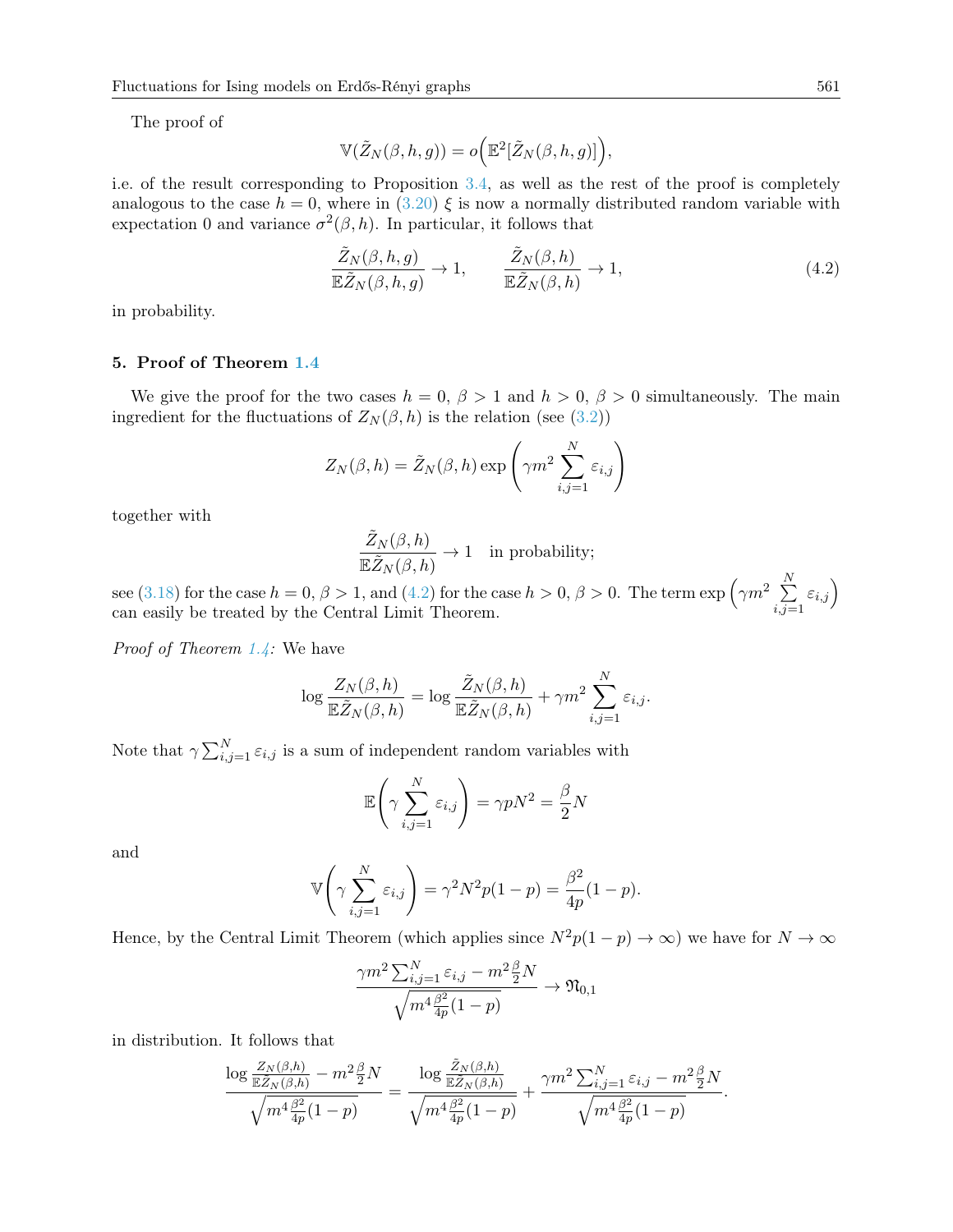The numerator of the first summand converges to 0 in probability, while the denominator is bounded away from 0 because  $p$  is bounded away from 1. It follows that the first term converges to 0 in probability and hence

$$
\frac{\log \frac{Z_N(\beta,h)}{\mathbb{E}\tilde{Z}_N(\beta,h)} - m^2 \frac{\beta}{2} N}{\sqrt{m^4 \frac{\beta^2}{4p}(1-p)}} \to \mathfrak{N}_{0,1}
$$

in distribution. This completes the proof.  $\Box$ 

#### Acknowledgements

The authors thank the referees for valuable comments and suggestions, which improved the presentation of this manuscript.

#### References

- <span id="page-25-1"></span>Bovier, A. and Gayrard, V. The thermodynamics of the Curie-Weiss model with random couplings. J. Statist. Phys., 72 (3-4), 643–664 (1993). [MR1239568.](http://www.ams.org/mathscinet-getitem?mr=MR1239568)
- <span id="page-25-3"></span>Chatterjee, S. and Shao, Q.-M. Nonnormal approximation by Stein's method of exchangeable pairs with application to the Curie-Weiss model. Ann. Appl. Probab., 21 (2), 464–483 (2011). [MR2807964.](http://www.ams.org/mathscinet-getitem?mr=MR2807964)
- <span id="page-25-13"></span>Deb, N. and Mukherjee, S. Fluctuations in Mean-Field Ising models. ArXiv Mathematics e-prints (2020). [arXiv: 2005.00710.](http://arxiv.org/abs/2005.00710)
- <span id="page-25-7"></span>Dembo, A. and Montanari, A. Gibbs measures and phase transitions on sparse random graphs. Braz. J. Probab. Stat., 24 (2), 137–211 (2010a). [MR2643563.](http://www.ams.org/mathscinet-getitem?mr=MR2643563)
- <span id="page-25-8"></span>Dembo, A. and Montanari, A. Ising models on locally tree-like graphs. Ann. Appl. Probab., 20 (2), 565–592 (2010b). [MR2650042.](http://www.ams.org/mathscinet-getitem?mr=MR2650042)
- <span id="page-25-9"></span>Dommers, S., Giardinà, C., Giberti, C., van der Hofstad, R., and Prioriello, M. L. Ising critical behavior of inhomogeneous Curie-Weiss models and annealed random graphs. Comm. Math. Phys., 348 (1), 221–263 (2016). [MR3551266.](http://www.ams.org/mathscinet-getitem?mr=MR3551266)
- <span id="page-25-10"></span>Dommers, S., Giardinà, C., and van der Hofstad, R. Ising models on power-law random graphs. J. Stat. Phys., 141 (4), 638–660 (2010). [MR2733399.](http://www.ams.org/mathscinet-getitem?mr=MR2733399)
- <span id="page-25-11"></span>Dommers, S., Giardinà, C., and van der Hofstad, R. Ising critical exponents on random trees and graphs. Comm. Math. Phys., 328 (1), 355–395 (2014). [MR3196989.](http://www.ams.org/mathscinet-getitem?mr=MR3196989)
- <span id="page-25-14"></span>Eichelsbacher, P. and Löwe, M. Moderate deviations for a class of mean-field models. Markov Process. Related Fields, 10 (2), 345–366 (2004). [MR2082578.](http://www.ams.org/mathscinet-getitem?mr=MR2082578)
- <span id="page-25-4"></span>Eichelsbacher, P. and Löwe, M. Stein's method for dependent random variables occurring in statistical mechanics. Electron. J. Probab., 15, no. 30, 962–988 (2010). [MR2659754.](http://www.ams.org/mathscinet-getitem?mr=MR2659754)
- <span id="page-25-2"></span>Ellis, R. S. Entropy, large deviations, and statistical mechanics. Classics in Mathematics. Springer-Verlag, Berlin (2006). ISBN 978-3-540-29059-9; 3-540-29059-1. Reprint of the 1985 original. [MR2189669.](http://www.ams.org/mathscinet-getitem?mr=MR2189669)
- <span id="page-25-5"></span>Ellis, R. S. and Newman, C. M. Limit theorems for sums of dependent random variables occurring in statistical mechanics. Z. Wahrsch. Verw. Gebiete, 44 (2), 117–139 (1978). [MR0503333.](http://www.ams.org/mathscinet-getitem?mr=MR0503333)
- <span id="page-25-6"></span>Ellis, R. S., Newman, C. M., and Rosen, J. S. Limit theorems for sums of dependent random variables occurring in statistical mechanics. II. Conditioning, multiple phases, and metastability. Z. Wahrsch. Verw. Gebiete, 51 (2), 153–169 (1980). [MR566313.](http://www.ams.org/mathscinet-getitem?mr=MR566313)
- <span id="page-25-0"></span>Fröhlich, J. Mathematical aspects of the physics of disordered systems. In *Phénomènes critiques*, systèmes aléatoires, théories de jauge, Part I, II (Les Houches, 1984), pp. 725–893. North-Holland, Amsterdam (1986). With the collaboration of A. Bovier and U. Glaus. [MR880538.](http://www.ams.org/mathscinet-getitem?mr=MR880538)
- <span id="page-25-12"></span>Giardinà, C., Giberti, C., van der Hofstad, R., and Prioriello, M. L. Quenched central limit theorems for the Ising model on random graphs. J. Stat. Phys., 160 (6), 1623–1657 (2015). [MR3382761.](http://www.ams.org/mathscinet-getitem?mr=MR3382761)